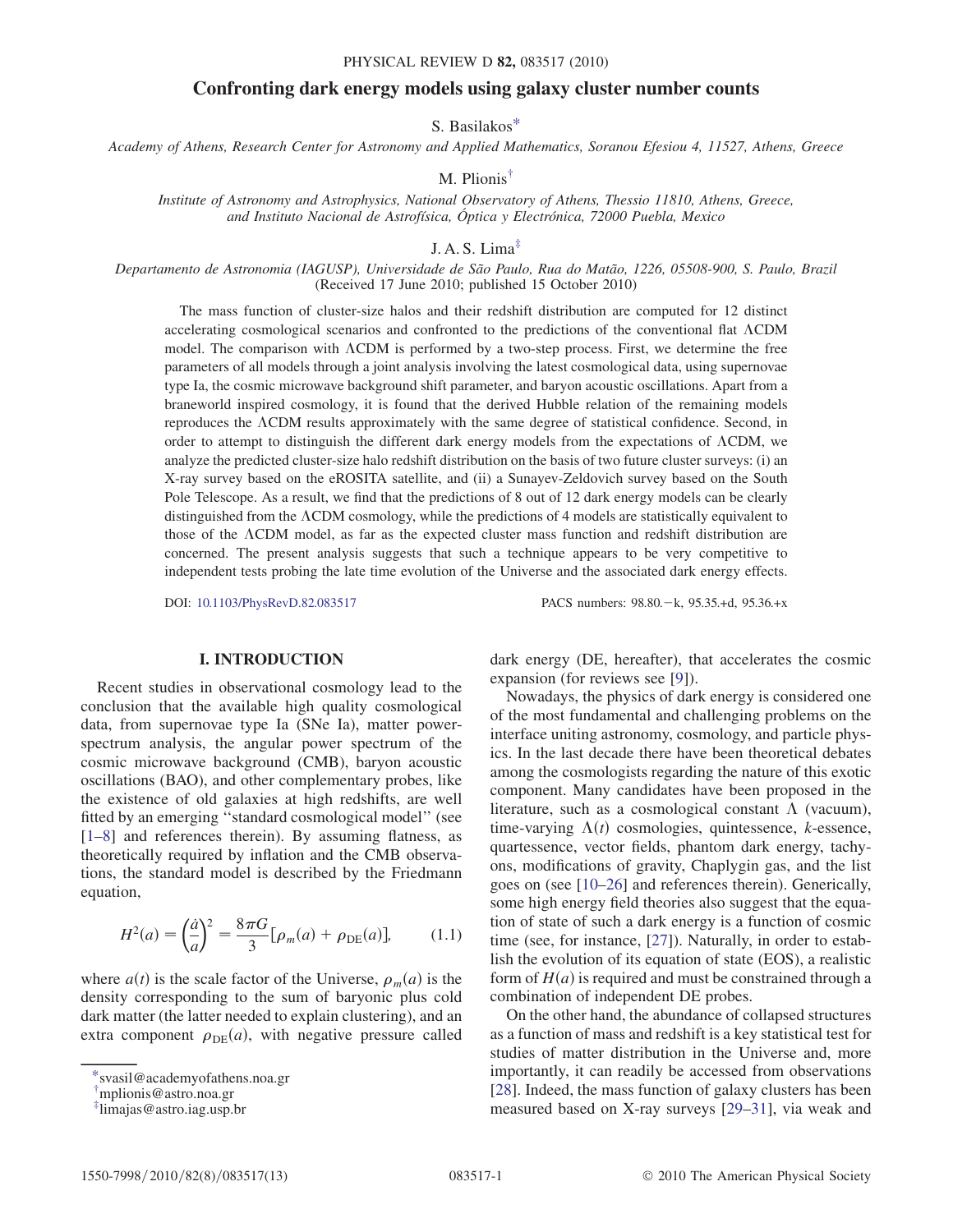strong lensing studies [[32](#page-11-9)[–34\]](#page-11-10), using optical surveys, like the Sloan Digital Sky Survey (SDSS) [\[35,](#page-11-11)[36\]](#page-11-12), as well as, through the Sunayev-Zeldovich (SZ) effect [\[37\]](#page-11-13). In the last decade many authors have been involved in these kinds of studies and have found that the abundance of the collapsed structures is affected by the presence of a dark energy component [\[38–](#page-11-14)[46](#page-11-15)].

In this work, we discuss how to differentiate a large family of flat DE cosmologies (12 models) from the conventional  $\Lambda$ CDM model. Initially, a joint statistical analysis, involving the latest observational data from SNe type Ia, CMB shift parameter, and BAO, is implemented. Since however the resulting Hubble functions of these DE models (apart a braneworld scenario) are statistically indistinguishable, we attempt to discriminate the different DE models by computing the halo mass function and the corresponding redshift distribution of the cluster-size halos. Finally, by using future X-ray and SZ surveys we show that the evolution of the cluster abundances (especially at large redshifts  $z \ge 0.5$ ), is a potential discriminator (in the Popper sense) for a large fraction of the studied DE models. As an extra bonus, we find that many of the DE models could be differentiated, from  $\Lambda$ CDM, even with the present available observational data from the galaxy cluster mass function.

The article is planned as follows. Section [II](#page-1-0) provides the dark energy issue and the overall approach adopted in the paper. In Sec. [III](#page-1-1), a joint statistical analysis based on SNe Ia, CMB, and BAO is carried out for the conventional CDM model. This statistical approach is used to constrain the DE model parameters and it is presented in Sec. [IV.](#page-2-0) The linear growth factor of all models is discussed in Sec. [V,](#page-5-0) while in Sec. [VI](#page-6-0), we discuss and compare the corresponding theoretical predictions regarding the evolution of the cluster abundances. Finally, the main conclusions are summarized in Sec. [VII](#page-10-0). Throughout the paper we adopt  $H_0 = 71$  km/ sec /Mpc.

## <span id="page-1-0"></span>II. DARK ENERGY EQUATION OF STATE

In what follows, it will be assumed that the Universe is a self-gravitating fluid described by general relativity, and endowed with a spatially flat homogeneous and isotropic geometry. In addition, we also consider that it is filled by nonrelativistic matter plus a DE component (or some effective mechanism that simulates it), and whose equation of state,  $p_{DE} = w(a)\rho_{DE}$ , is driving the present accelerating stage. Following standard lines, the Hubble parameter reads

<span id="page-1-4"></span>
$$
E^{2}(a) = \frac{H^{2}(a)}{H_{0}^{2}} = \Omega_{m} a^{-3} + \Omega_{\rm DE} e^{3} \int_{a}^{1} d\ln y [1 + w(y)]
$$
, (2.1)

where  $E(a)$  is the normalized Hubble flow,  $\Omega_m$  is the dimensionless matter density at the present epoch,  $\Omega_{DE}$  =  $1 - \Omega_m$  denotes the DE density parameter, and  $w(a)$  its EOS parameter. On the other hand, we can express the EOS <span id="page-1-2"></span>parameter in terms of  $E(a) = H(a)/H_0$  [[47](#page-11-16)] using the Friedmann equations as

$$
w(a) = \frac{-1 - \frac{2}{3}a\frac{d\ln E}{da}}{1 - \Omega_m a^{-3} E^{-2}(a)}.
$$
 (2.2)

Since the exact nature of the DE has yet to be found, the above DE EOS parameter encodes our ignorance regarding the physical mechanism powering the late time cosmic acceleration.

The methodology described above can also be applied to the framework of modified gravity (see [[23](#page-11-17),[48](#page-11-18)]). In this case, instead of using the exact Hubble flow through a modification of the Friedmann equation one may consider an equivalent Hubble flow somewhat mimicking Eq. ([1.1\)](#page-0-6). The key point here is that the accelerating expansion can be attributed to a kind of ''geometrical'' DE contribution. Now, since the matter density (baryonic  $+$  dark) cannot accelerate the cosmic expansion, we perform the following parametrization [\[23,](#page-11-17)[48\]](#page-11-18):

$$
E^2(a) = \frac{H^2(a)}{H_0^2} = \Omega_m a^{-3} + \delta H^2.
$$
 (2.3)

<span id="page-1-3"></span>Naturally, any modification to the Friedmann equation of general relativity may be included in the last term of the above expression. After some algebra one may also derive, using Eqs. ([2.2](#page-1-2)) and [\(2.3\)](#page-1-3), an effective (geometrical) dark energy EOS parameter, given by

$$
w(a) = -1 - \frac{1}{3} \frac{d \ln \delta H^2}{d \ln a}.
$$
 (2.4)

<span id="page-1-5"></span>The above formulation will be adopted in our statistical analysis of all DE models discussed in Sec. [IV.](#page-2-0)

## <span id="page-1-1"></span>III. LIKELIHOOD ANALYSIS: THE ACDM CASE

In this section we briefly present the basic observational samples and statistical analysis tools that will be used to constrain the cosmological parameters of the DE models. Here we discuss the  $\Lambda$ CDM model since it is now widely believed that if a better cosmology is called for, it will describe a cosmos that looks much like a  $\Lambda$ CDM model.

(i) Supernovas. In our statistical analysis we consider the Constitution set, containing 397 SNe type Ia, as compiled by Hicken et al. [[6](#page-11-19)]. In order to avoid possible problems related to the local bulk flow, we use a subset of this sample containing 366 SNe Ia all with redshifts  $z > 0.02$ . The likelihood estimator is determined by a  $\chi^2_{\text{SNIa}}$  statistics

$$
\chi_{\text{SNIa}}^2(\mathbf{p}) = \sum_{i=1}^{366} \left[ \frac{\mu^{\text{th}}(a_i, \mathbf{p}) - \mu^{\text{obs}}(a_i)}{\sigma_i} \right]^2, \tag{3.1}
$$

where  $a_i = (1 + z_i)^{-1}$  is the scale factor of the Universe in the observed redshift  $z_i$ ,  $\mu$  is the distance modulus  $\mu =$  $m - M = 5 \log d_L + 25$ , and  $d_L(a, \mathbf{p})$  is the luminosity distance,  $d_L(a, \mathbf{p}) = ca^{-1} \int_a^1 \frac{dy}{y^2 H(y)}$ .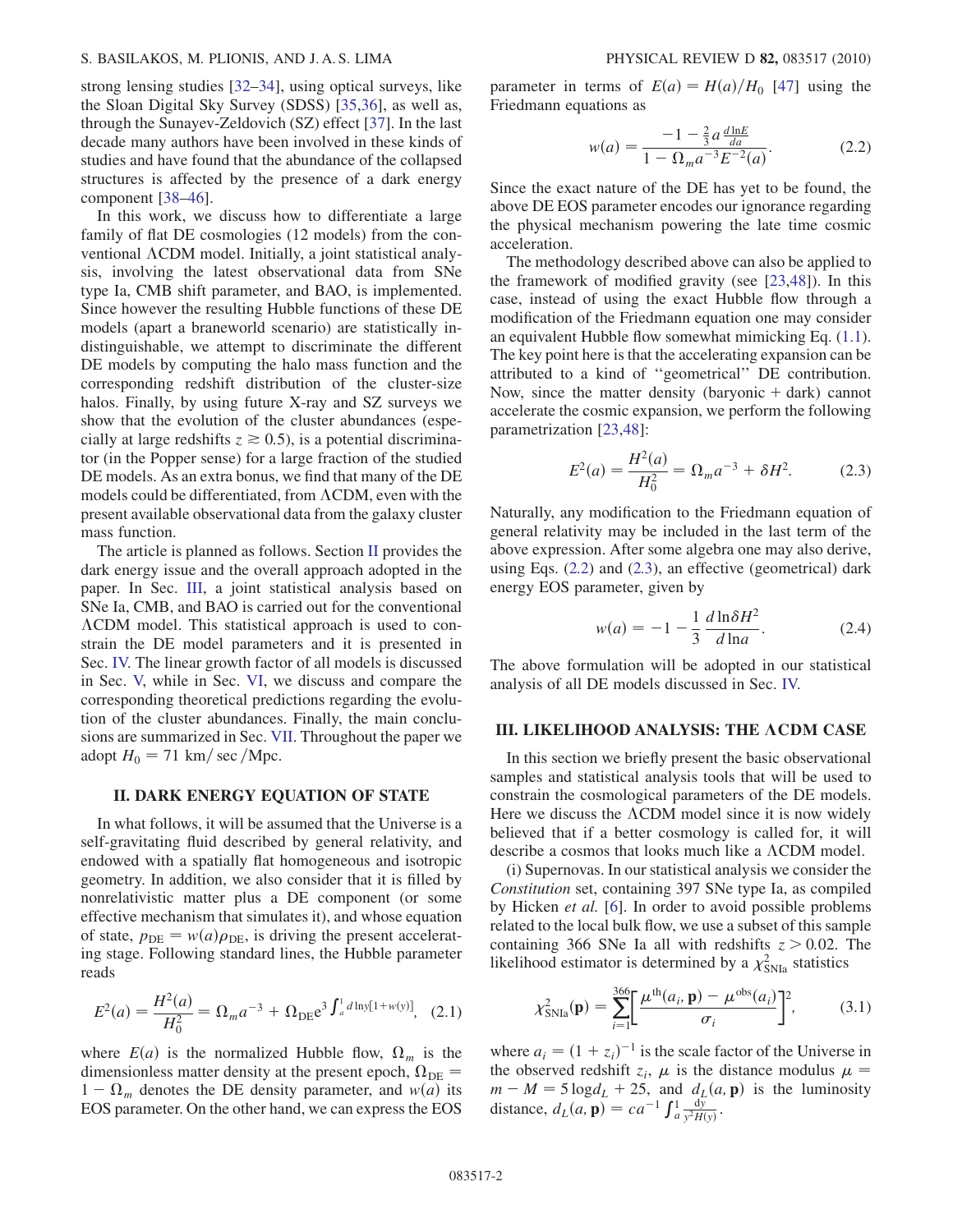(ii) Baryon acoustic oscillations (BAO). In addition to the SNe Ia data, we also consider the BAO scale produced in the last scattering surface by the competition between the pressure of the coupled baryon-photon fluid and gravity. The resulting acoustic waves leave (in the course of the evolution) an overdensity signature at certain length scales of the matter distribution. Evidence of this excess was recently found in the clustering properties of the SDSS galaxies [\[49\]](#page-11-20), and it provides a suitable ''standard ruler'' for constraining DE models. In particular, we consider the following estimator:

$$
A(\mathbf{p}) = \frac{\sqrt{\Omega_m}}{[z_s^2 E(a_s)]^{1/3}} \bigg[ \int_{a_s}^1 \frac{da}{a^2 E(a)} \bigg]^{2/3},
$$

measured from the SDSS data to be  $A = 0.469 \pm 0.017$ , where  $z_s = 0.35$  [or  $a_s = (1 + z_s)^{-1} \approx 0.75$ ]. Therefore, the corresponding  $\chi^2_{\text{BAO}}$  function can be written as

$$
\chi_{\text{BAO}}^2(\mathbf{p}) = \frac{[A(\mathbf{p}) - 0.469]^2}{0.017^2},\tag{3.2}
$$

where **p** is a vector containing the cosmological fitting parameters.

(iii) CMB shift parameter. Another interesting geometrical probe for dark energy is provided by the angular scale of the sound horizon at the last scattering surface. It is encoded in the location  $l_1^{TT}$  of the first peak of the angular (CMB) power spectrum [\[50](#page-11-21)[,51\]](#page-11-22), and may be defined by the quantity  $\mathcal{R} = \sqrt{\Omega_m} \int_{a_{ls}}^1 \frac{da}{a^2 E(a)}$ . The shift parameter measured from the WMAP 7-year data [[5](#page-11-23)] is  $R =$  $1.726 \pm 0.019$  at  $z_{ls} = 1091.36$  [or  $a_{ls} = (1 + z_{ls})^{-1} \approx$  $9.154 \times 10^{-4}$ . In this case, the  $\chi^2_{\rm cmb}$  function reads

$$
\chi_{\rm cmb}^2(\mathbf{p}) = \frac{[R(\mathbf{p}) - 1.726]^2}{0.019^2}.
$$
 (3.3)

It should be stressed that for the CMB shift parameter, the contribution of the radiative component  $(\Omega_R a^{-4})$ , where  $\Omega_R \simeq 4.174 \times 10^{-5} h^{-2}$  $\Omega_R \simeq 4.174 \times 10^{-5} h^{-2}$  $\Omega_R \simeq 4.174 \times 10^{-5} h^{-2}$  needs also to be considered [5]. Note also that the measured CMB shift parameter is somewhat model-dependent but mostly to models which are not included in our analysis. For example, such is the case when massive neutrinos are included or when there is a strongly time-varying equation of state parameter. The robustness of the shift parameter has been tested and discussed in [\[52](#page-11-24)].

In order to put tighter constraints on the corresponding parameter space of each DE model, the probes described above must be combined through a joint likelihood analy $sis<sup>1</sup>$ , given by the product of the individual likelihoods according to:  $\mathcal{L}_{\text{tot}}(\mathbf{p}) = \mathcal{L}_{\text{SNIa}} \times \mathcal{L}_{\text{BAO}} \times \mathcal{L}_{\text{cmb}}$ , which translates in the joint  $\chi^2$  function in an addition:  $\chi^2_{tot}(\mathbf{p}) =$  $\chi^2_{\rm SNIa} + \chi^2_{\rm BAO} + \chi^2_{\rm cmb}$ . The results of this analysis provide  $\Omega_m = 0.28 \pm 0.01$  with  $\chi^2_{\text{tot}}(\Omega_m)/\text{dof} \simeq 439.6/367$ .

In this concern, it should be remarked that a value of  $\chi^2_{\text{SNIa}} \approx 439$  is what one gets by using directly the Constitution SNe Ia set of Hicken et al. [[6\]](#page-11-19) since the number of the SNe Ia used (366) dominates the overall  $\chi^2_{\rm tot}$  budget of the joint likelihood. In addition, the corresponding goodness of fit ( $\chi^2_{\text{SNIa}}/\text{dof} \approx 1.2$ ) is significantly larger than the one found by Davis *et al.* [\[2\]](#page-11-25)  $(\chi^2_{\text{SNIa}}/\text{dof} \simeq 1)$  from a previous sample containing 192 SNe Ia (see the discussion in [\[53](#page-11-26)[,54\]](#page-11-27)). Such a discrepancy appears to be the outcome of the different approaches chosen in order to join the different contributing SNe Ia sets. According to Hicken [[55](#page-11-28)], in the case of the Davis et al. [\[2\]](#page-11-25) data the nearby SNe Ia were imposed to provide  $\chi^2$ /dof  $\simeq$  1 by hand, while no such finetuning was imposed on the Constitution set. Also the latter set includes distant SNe Ia which have typically larger distance modulus uncertainties with respect to those used in the Davis et al. sample [\[2](#page-11-25)]. In particular, this means that the higher  $\chi^2_{\rm SNIa}/\rm dof$  value of the *Constitution* set should probably be attributed to typically lower SNe Ia distance modulus uncertainties.<sup>2</sup>

By using the most recent BAO results of Percival et al. [\[56\]](#page-11-29), we have checked and verified that the above constraints of the flat  $\Lambda$ CDM model are not appreciably modified. Therefore, the reader should keep in mind the value  $\chi^2_{\text{tot}} \approx 439.6$  for any further comparison with results predicted by the alternative DE models.

## <span id="page-2-0"></span>IV. CONSTRAINTS ON DARK ENERGY MODELS

Let us now present the 12 flat DE models whose free parameters will be constrained by using the same methodology and cosmological data as that applied to the  $\Lambda$ CDM model (see previous section).

## A. Constant equation of state (XCDM model)

In this kind of cosmology (hereafter XCDM models) the equation of state parameter is constant [\[57\]](#page-11-30). In a point of fact, these DE models do not have a clear physical motivation. In particular, for quintessence models driven by a real scalar field, a constant EOS parameter requires an extreme fine-tuning of its potential and kinetic energy. In spite of that, this subclass of DE models has been widely used in the literature due to its simplicity. Notice that DE models with a canonical kinetic term have  $-1 \leq w$  $-1/3$ . Models with ( $w < -1$ ), sometimes called phantom dark energy [\[58\]](#page-11-31), are endowed with a very exotic nature, like a scalar field with negative kinetic energy. Now, by using Eq.  $(2.1)$  $(2.1)$  $(2.1)$  the normalized Hubble parameter becomes

<sup>&</sup>lt;sup>1</sup>Likelihoods are normalized to their maximum values. In the present analysis we always report  $1\sigma$  uncertainties on the fitted parameters. Note also that the total number of data points used here is  $N_{\text{tot}} = 368$ , while the associated degrees of freedom are:  $dof = N_{tot} - n_{fit}$ , with  $n_{fit}$  the model-dependent number of fitted parameters.

<sup>&</sup>lt;sup>2</sup>Such a possibility has been crudely tested by Plionis et al. [\[54\]](#page-11-27). A lower value  $\chi^2_{\text{SNIa}}/\text{dof} \simeq 1.07$  (similar to that of Davies [\[2\]](#page-11-25)) has been obtained by increasing the distance modulus uncertainty of the *Constitution* nearby SNe Ia ( $z \le 0.4$ ) by 20%.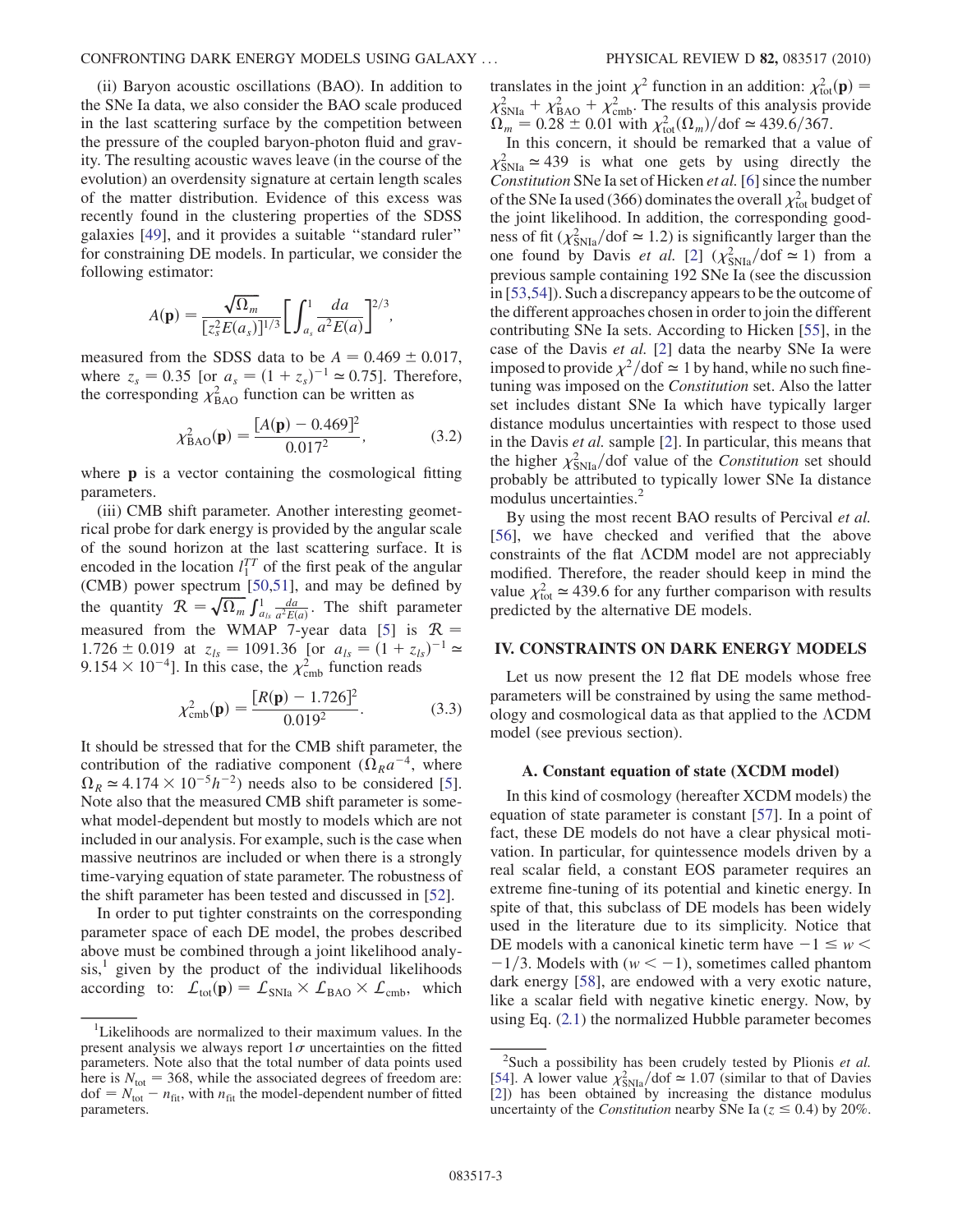S. BASILAKOS, M. PLIONIS, AND J. A. S. LIMA PHYSICAL REVIEW D 82, 083517 (2010)

$$
E^{2}(a) = \Omega_{m} a^{-3} + (1 - \Omega_{m}) a^{-3(1+w)}.
$$
 (4.1)

In order to constrain XCDM models with the observational data we sample  $\Omega_m \in [0.1, 1]$  and  $w \in [-2, -0.4]$ in steps of 0.01. As a result, we find that the best fit values are  $\Omega_m = 0.28 \pm 0.01$  and  $w = -0.99 \pm 0.05$ with  $\chi^2_{\text{tot}}(\Omega_m, w)/\text{dof} \simeq 439.5/366.$ 

The above results are in excellent agreement with those found by different authors [[2](#page-11-25)[,4–](#page-11-32)[6](#page-11-19),[8,](#page-11-1)[31\]](#page-11-8). It is also worth noticing that the concordance  $\Lambda$ CDM cosmology is described by a XCDM model with w strictly equal to  $-1$ . The corresponding limits form the basis of our present comparison and were separately derived (see last section).

## B. Parametric dark energy (CPL model)

This kind of cosmology was first discussed with basis on the Chevalier-Polarski-Linder [\[59](#page-12-0)[,60\]](#page-12-1) parametrization (hereafter CPL). The dark energy EOS parameter is defined as a first-order Taylor expansion around the present epoch,

$$
w(a) = w_0 + w_1(1 - a), \tag{4.2}
$$

where  $w_0$  and  $w_1$  are constants. The normalized Hubble parameter now reads

$$
E^{2}(a) = \Omega_{m} a^{-3} + (1 - \Omega_{m}) a^{-3(1 + w_{0} + w_{1})} e^{3w_{1}(a - 1)}.
$$
 (4.3)

In order to constrain the free parameters, we sample them as follows:  $w_0 \in [-2, -0.4]$  and  $w_1 \in [-2.6, 2.6]$  in steps of 0.01. By fixing a prior in the density parameter,  $\Omega_m = 0.28$ , we find that the overall likelihood function peaks at  $w_0 = -0.96 \pm 0.13$  and  $w_1 = -0.40 \pm 0.70$  in very good agreement with the 7 year WMAP data [[5](#page-11-23)]. The corresponding  $\chi^2_{\text{tot}}(w_0, w_1)/\text{dof}$  is 439.5/366. A value that should be compared with the  $\Lambda$ CDM prediction.

#### C. Braneworld gravity (BRG model)

In the context of a braneworld cosmology (hereafter BRG) the accelerated expansion of the Universe can be explained by a modification of the gravitational interaction in which gravity itself becomes weak at very large distances (close to the Hubble scale) due to the fact that our four-dimensional brane survives into an extra dimensional manifold (see [[61](#page-12-2)] and references therein). The interesting aspect of this scenario is that the corresponding functional form of the normalized Hubble flow as given by Eq. ([2.3](#page-1-3)) is affected only by one free parameter,  $\Omega_m$ . The quantity  $\delta H^2$ is given by

$$
\delta H^2 = 2\Omega_{bw} + 2\sqrt{\Omega_{bw}}\sqrt{\Omega_m a^{-3} + \Omega_{bw}},\tag{4.4}
$$

where  $\Omega_{bw} = (1 - \Omega_m)^2/4$ . From Eq. ([2.4](#page-1-5)), it is readily checked that the geometrical DE equation of state parameter reduces to

$$
w(a) = -\frac{1}{1 + \Omega_m(a)},
$$
\n(4.5)

where  $\Omega_m(a) \equiv \Omega_m a^{-3} / E^2(a)$ . The joint likelihood analysis provides a best fit value of  $\Omega_m = 0.23 \pm 0.01$ , but the fit is much worse,  $\chi^2_{\text{tot}}(\Omega_m)/\text{dof} \simeq 500/367$ , in comparison with the one provided by a  $\Lambda$ CDM cosmology.

#### D. Low Ricci dark energy (LRDE model)

In this model we use a simple parametrization for the Ricci scalar which is based on a Taylor expansion around the present time:  $\mathcal{R}(a) = r_0 + r_1(1 - a)$ . It is interesting to mention that at the early epochs the cosmic evolution tends asymptotically to be matter dominated (for more details see [\[23\]](#page-11-17)). In this framework, we have

$$
E^{2}(a) = \begin{cases} a^{4(r_{0} + r_{1} - 1)} e^{4r_{1}(1 - a)} & a \ge a_{t} \\ \Omega_{m} a^{-3} & a < a_{t}, \end{cases}
$$
 (4.6)

where  $a_t = 1 - (1 - 4r_0)/4r_1$ . At present, the matter density parameter is directly related with the above constants via

$$
\Omega_m = \left(\frac{4r_0 + 4r_1 - 1}{4r_1}\right)^{4r_0 + 4r_1 - 1} e^{1 - 4r_0}.\tag{4.7}
$$

The corresponding EOS parameter is given by

$$
w(a) = \frac{1 - 4\mathcal{R}(a)}{3} \bigg[ 1 - \Omega_m e^{-\int_a^1 d\text{ln}y(1 - 4\mathcal{R})} \bigg]^{-1}.
$$
 (4.8)

Notice, that we sample the unknown parameters as follows:  $r_0 \in [0.5, 1.5]$  and  $r_1 \in [-2.4, -0.1]$  and here are the results:  $r_0 = 0.80 \pm 0.02$  and  $r_1 = -0.69 \pm 0.05$  $(\Omega_m \approx 0.27)$  with  $\chi^2_{\text{tot}}(r_0, r_1)/\text{dof} \approx 439.9/366$ .

### E. High Ricci dark energy (HRDE model)

A different Ricci DE model was proposed by Linder and Cahn [\[62\]](#page-12-3). In this framework, the Ricci scalar evolves at high redshifts obeying the following expression:

$$
\mathcal{R} \simeq \frac{1}{4} \bigg[ 1 - 3w_0 \frac{\delta H^2}{H^2} \bigg],\tag{4.9}
$$

where  $\delta H^2 = E^2(a) - \Omega_m a^{-3}$ . In this model the normalized Hubble flow becomes

$$
E^{2}(a) = \Omega_{m} a^{-3} (1 + \beta a^{-3w_{0}})^{-\ln \Omega_{m}/\ln(1+\beta)}, \qquad (4.10)
$$

where  $\beta = \Omega_m^{-1} - 1$ . As in the previous case, the effective equation of state parameter is again related to  $E(a)$  according to Eq. ([2.2](#page-1-2)). Now, by using the same sampling as in the XCDM models, we find that the joint likelihood peaks at  $\Omega_m = 0.28 \pm 0.01$  and  $w_0 = -0.99 \pm 0.05$  with  $\chi^2_{\text{tot}}(\Omega_m, w_0)/\text{dof} \simeq 439.5/366.$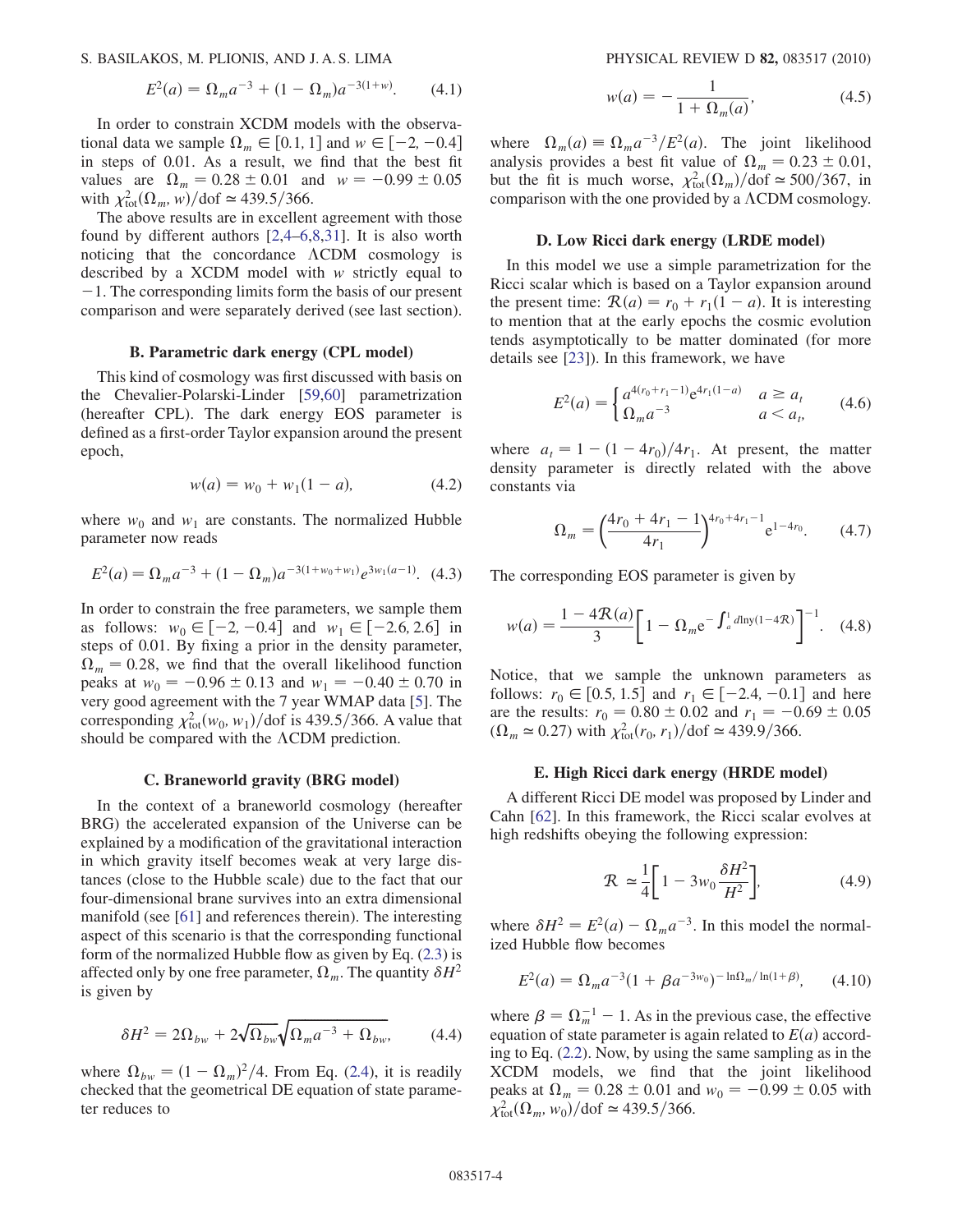## F. Tension of cosmic magnetic fields (TCM model)

A few years ago, Contoupolos and Basilakos [\[63\]](#page-12-4) proposed a novel idea which is based on the following consideration (hereafter TCM): if the cosmic magnetic field is generated in sources (such as galaxy clusters) whose overall dimensions remain unchanged during the expansion of the Universe, the stretching of this field by the cosmic expansion generates a tension (negative pressure) that could possibly explain a small fraction of the DE  $(-2-5%)$ . In this flat cosmological scenario the normalized Hubble flow becomes

$$
E^2(a) = \Omega_m a^{-3} + \delta H^2, \qquad \delta H^2 = \Omega_\Lambda + \Omega_B a^{-3+n},
$$
\n(4.11)

where  $\Omega_B$  is the density parameter for the cosmic magnetic fields and  $\Omega_{\Lambda} = 1 - \Omega_m - \Omega_B$ . From Eq. ([2.4](#page-1-5)) it is readily seen that the effective EOS parameter which is related to magnetic tension reads

$$
w(a) = -\frac{3\Omega_{\Lambda} + n\Omega_{B}a^{-3+n}}{3(\Omega_{\Lambda} + \Omega_{B}a^{-3+n})}.
$$
 (4.12)

Again, in order to constrain the parameters, we sample  $\Omega_B \in [0, 0.3]$  and  $n \in [0, 10]$ . By considering a prior of  $\Omega_m = 0.28$ , the best fit values are:  $\Omega_B = 0.01 \pm 0.005$  and  $n = 1.80 \pm 0.80$  with  $\chi^2_{\text{tot}}(\Omega_B, n)/\text{dof} \approx 439.8/366$ .

#### G. Pseudo-Nambu Goldstone Boson (PNGB model)

In this cosmological model the DE equation of state parameter is expressed with the aid of the potential  $V(\phi) \propto$  $[1 + \cos(\phi/F)]$  [\[64\]](#page-12-5),

$$
w(a) = -1 + (1 + w_0)a^F,
$$
 (4.13)

where  $w_0 \in [-2, -0.4]$  and  $F \in [0, 8]$ . We see that for  $a \ll 1$ , the EOS parameter goes to  $w(a) = -1$ . Based on this parametrization the quantity  $\delta H^2$  [see Eq. [\(2.4\)](#page-1-5)] takes the following form:

$$
\delta H^2 = (1 - \Omega_m) \exp\left[\frac{3(1 + w_0)}{F} (1 - a^F)\right].
$$
 (4.14)

In this case, our joint statistical analysis yields that the likelihood function peaks at  $w_0 = -0.97 \pm 0.09$  and  $F = 5.9 \pm 3.2$  with  $\chi^2_{\text{tot}}(w_0, F)/\text{dof} \approx 439.7/366$ .

## H. Early dark energy (EDE model)

Another cosmological scenario that we include in our paper is the early dark energy model (hereafter EDE). The basic assumption here is that at early epochs the amount of DE is not negligible [[65](#page-12-6)]. In this framework, the overall DE component is given by

$$
\Omega_{\rm DE}(a) = \frac{1 - \Omega_m - \Omega_e (1 - a^{-3w_0})}{1 - \Omega_m + \Omega_m a^{3w_0}} + \Omega_e (1 - a^{-3w_0}),
$$
\n(4.15)

where  $\Omega_e$  is the early DE density and  $w_0$  is the equation of state parameter at the present epoch. We observe that the EDE model was designed to satisfy the two following conditions: (i) mimic the effects of a late dark energy, and (ii) provide a decelerating expansion of the Universe at high redshifts. The normalized Hubble parameter is now written as

$$
E^2(a) = \frac{\Omega_m a^{-3}}{1 - \Omega_{\text{DE}}(a)},
$$
\n(4.16)

and from Eq. [\(2.2\)](#page-1-2), one may obtain the EOS parameter as a function of the scale factor.

Now, from the joint likelihood analysis we find that  $\Omega_e = 0.02 \pm 0.02$  and  $w_0 = -1.04_{-0.11}^{+0.07}$  (for the prior of  $\Omega_m = 0.28$ ) with  $\chi^2_{\text{tot}}(\Omega_e, w_0)/\text{dof} \approx 439.3/366$ . Note, that a different class of EDE models was recently studied in [[45](#page-11-33)].

## I. Variable Chaplygin gas (VCG model)

Accelerating cosmologies can also be driven by the socalled variable Chaplygin gas (hereafter VCG) which corresponds to a Born-Infeld tachyon action [\[21,](#page-11-34)[66\]](#page-12-7). Recently, an interesting family of Chaplygin gas models was found to be consistent with the current observational data [\[67\]](#page-12-8). In the framework of a spatially flat geometry, it can be shown that the normalized Hubble function takes the following formula:

$$
E^{2}(a) = \Omega_{b}a^{-3} + (1 - \Omega_{b})\sqrt{B_{s}a^{-6} + (1 - B_{s})a^{-n}},
$$
\n(4.17)

where  $\Omega_b \simeq 0.0226h^{-2}$  is the density parameter for the baryonic matter [\[5](#page-11-23)] and  $B_s \in [0.01, 0.51]$  and  $n \in [-4, 4]$ . The effective matter density parameter is  $\Omega_m =$  $\Omega_b + (1 - \Omega_b) \sqrt{B_s}$ . We find that the best fit parameters are  $B_s = 0.05 \pm 0.01$  and  $n = 1.65^{+0.19}_{-0.25}$  ( $\Omega_m \approx 0.26$ ) with  $\chi^2_{\text{tot}}(B_s, n)/\text{dof} \simeq 441.3/366.$ 

# J. Time-varying vacuum ( $\Lambda_{RG}$  and  $\Lambda_{PS}$ ) models

Let us now consider the possibility of a decaying  $\Lambda$ cosmology, that is,  $\Lambda = \Lambda(a)$ . In this kind of model, the value of  $\Lambda$  is small because the Universe is too old and, therefore, it alleviates the cosmological constant problem. As it appears, the decaying vacuum equation of state does not depend on whether  $\Lambda$  is strictly constant or variable. Therefore, the EOS takes the usual form,  $P_{\Lambda}(t) =$  $-\rho_{\Lambda}(t) = -\Lambda(t)/8\pi G$ . The global dynamics of such models has been investigated extensively in the literature, in fact, much before the discovery of the present accelerating stage [\[13\]](#page-11-35) (for a recent and extensive discussion see Basilakos *et al.* [[14](#page-11-36)]). By introducing in the Friedmann equations the idea of a time-dependent vacuum one obtains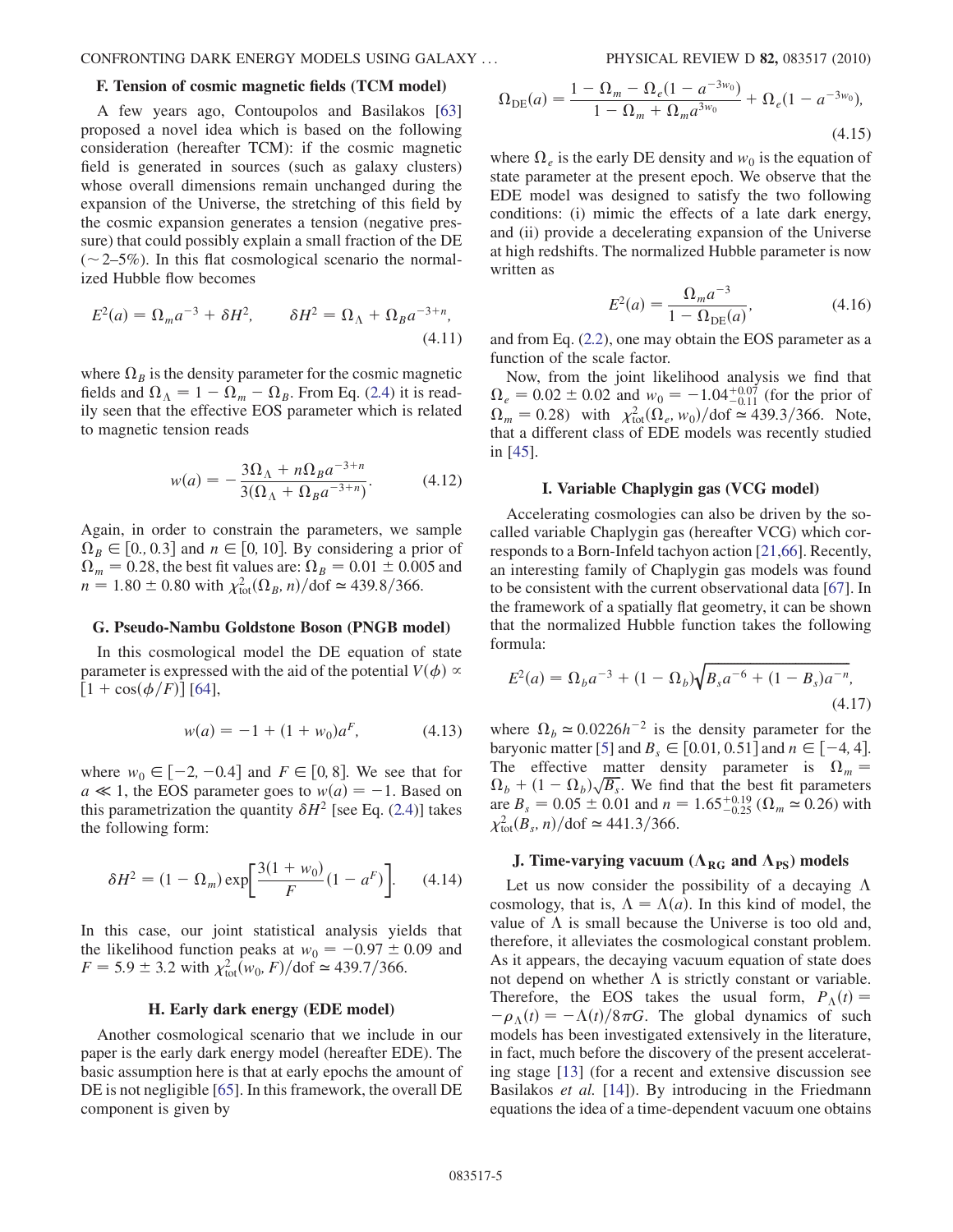<span id="page-5-1"></span>S. BASILAKOS, M. PLIONIS, AND J. A. S. LIMA PHYSICAL REVIEW D 82, 083517 (2010)

$$
\dot{H} + \frac{3}{2}H^2 = \frac{\Lambda}{2}.
$$
 (4.18)

The traditional  $\Lambda$  = const cosmology can be described directly by the integration of Eq. [\(4.18\)](#page-5-1), but the same equation is also valid for  $\Lambda = \Lambda(a)$ . This means that a supplementary equation for the time evolution of  $\Lambda$  is needed in order to unveil the dynamics of this pattern. In this work we consider two different versions of the  $\Lambda(a)$ models, namely, the renormalization group of the quantum field vacuum [[25](#page-11-37),[68](#page-12-9)] (hereafter  $\Lambda_{RG}$ ) and a power series vacuum [\[69\]](#page-12-10) (hereafter  $\Lambda_{PS}$ )

$$
\Lambda(H) = \begin{cases} \Lambda_0 + 3\gamma (H^2 - H_0^2) & \text{for } \Lambda_{\text{RG}} \\ H_0(\gamma - 3\Omega_m)H + (3 - \gamma)H^2 & \text{for } \Lambda_{\text{PS}}. \end{cases}
$$
\n(4.19)

Naturally, the vacuum energy density is normalized to its present value,  $\Lambda_0 \equiv \Lambda(H_0) = 3\Omega_\Lambda H_0^2$  ( $\Omega_\Lambda = 1 - \Omega_m$ ). Inserting the above expressions into Eq. [\(4.18\)](#page-5-1) we finally obtain the normalized Hubble flow

$$
E(a) = \begin{cases} \left[ \frac{1 - \Omega_m - \gamma}{1 - \gamma} + \frac{\Omega_m}{1 - \gamma} a^{-3(1 - \gamma)} \right]^{1/2} & \text{for } \Lambda_{\text{RG}}\\ 1 - \frac{3\Omega_m}{\gamma} + \frac{3\Omega_m}{\gamma} a^{-\gamma/2} & \text{for } \Lambda_{\text{PS}}. \end{cases}
$$
 (4.20)

It has been shown [\[68,](#page-12-9)[70\]](#page-12-11) that for  $\Lambda(t)$  there is a coupling between the time-dependent vacuum and matter component. Indeed, by combining the conservation of the total energy with the variation of the vacuum energy, one can shown that the  $\Lambda(t)$  models provide either a particle production process or that the mass of the dark matter particles increases [[71](#page-12-12)].

Now, by applying our statistical procedure for both cosmologies, the best fit parameters are:

 $\Lambda_{\text{RG}}$  model:  $\Omega_m = 0.28 \pm 0.01$  and  $\gamma = 0.002 \pm 0.001$ with  $\chi^2_{\text{tot}}(\Omega_m, \gamma) / \text{dof} \approx 439.5/366.$ 

 $\Lambda_{\text{PS}}$  model:  $\Omega_m = 0.32 \pm 0.02$  and  $\gamma = 3.45^{+0.02}_{-0.03}$  with  $\chi^2_{\text{tot}}(\Omega_m, \gamma)/\text{dof} \simeq 440.7/366.$ 

## K. Creation cold dark matter (CCDM model)

In the context of the standard general relativity theory, is also possible to reduce the dark sector by considering the presence of the gravitationally induced particle creation mechanism. Like  $\Lambda(t)$  models, this kind of scenario was also discussed long ago [\[72\]](#page-12-13). More recently, the cosmological equations for the mixture of radiation, baryons and cold dark matter (with creation of dark matter particles), and the energy conservation laws for each component have been investigated thoroughly in [[73](#page-12-14)[–75\]](#page-12-15). In this framework, the basic equation governing the global dynamics of a Universe endowed with a flat geometry is [\[73–](#page-12-14)[76\]](#page-12-16)

$$
\dot{H} + \frac{3}{2}H^2 = \frac{4\pi G\rho_{dm}}{3}\frac{\Gamma}{H'},
$$
 (4.21)

<span id="page-5-2"></span>where  $\rho_{dm}$  is the dark matter energy densities and  $\Gamma$  is the so-called creation rate of the cold dark matter and it has

units of  $(time)^{-1}$ . The creation pressure is negative and defined in terms of the creation rate and other cosmological quantities by the expression [\[73–](#page-12-14)[76](#page-12-16)]

$$
p_c = -\frac{\rho_{\rm dm}\Gamma}{3H}.\tag{4.22}
$$

In CCDM models, the functional form of  $\Gamma$  is phenomenologically parametrized [\[75\]](#page-12-15) by the following relation:

$$
\Gamma = 3\tilde{\Omega}_{\Lambda} \left( \frac{\rho_{\rm co}}{\rho_{\rm dm}} \right) H, \tag{4.23}
$$

where  $\tilde{\Omega}_{\Lambda}$  (called  $\alpha$  in Ref. [\[75](#page-12-15)]) is a constant,  $\rho_{\rm co} =$  $3H_0^2/8\pi G$  is the present-day value of the critical density. Performing now the integration of Eq. [\(4.21](#page-5-2)) we obtain

$$
E^2(a) = \tilde{\Omega}_m a^{-3} + \tilde{\Omega}_\Lambda,\tag{4.24}
$$

where  $\tilde{\Omega}_{\Lambda} = 1 - \tilde{\Omega}_m$ . Interestingly, the CCDM model resembles the global dynamics of the concordance CDM cosmology by including only one free parameter. In particular, this means that  $\tilde{\Omega}_m = 0.28 \pm 0.01$  with  $\chi^2_{\text{tot}}(\tilde{\Omega}_m)/\text{dof} \simeq 439.6/367.$ 

# <span id="page-5-0"></span>V. EVOLUTION OF MATTER PERTURBATIONS

In this section we generalize the basic equations which govern the behavior of the matter perturbations within the framework of the previously described DE models. We focus our attention on the most generic models, i.e., the  $\Lambda(t)$  and CCDM models. In these cases, a neo-Newtonian description can be introduced by considering an extended continuity equation together with the Euler and Poisson equations [\[77,](#page-12-17)[78\]](#page-12-18). By introducing the particle creation model, the evolution equation of the growth factor becomes [\[14,](#page-11-36)[76\]](#page-12-16)

<span id="page-5-3"></span>
$$
\ddot{D} + (2H + Q)\dot{D} - (4\pi \tilde{G}\rho_m - 2HQ - \dot{Q})D = 0,
$$
\n(5.1)

where  $\rho_m$  is the matter density,  $\tilde{G} = G$ , and

$$
Q(t) = \begin{cases} -\dot{\Lambda}/\rho_m & \text{for } \Lambda_{\text{RG}} \text{ or } \Lambda_{\text{PS}}\\ 3\tilde{\Omega}_{\Lambda}\rho_{co}H/\rho_m & \text{for CCDM.} \end{cases}
$$
(5.2)

In the case of noninteracting DE models,  $[Q(t) = 0,$  $\tilde{G} = G$ , the above equation ([5.1](#page-5-3)) reduces to the usual time evolution equation for the mass density contrast [\[48](#page-11-18)[,79,](#page-12-19)[80](#page-12-20)], while in the case of the geometrical DE models  $[Q(t) = 0, \tilde{G} = G_{\text{eff}}]$  (e.g., [[81](#page-12-21)]).

Useful expressions of the growth factor have been given by Peebles  $[80]$  $[80]$  $[80]$  for the  $\Lambda$ CDM cosmology. Several works have also derived the growth factor for  $w = const$  DE models [\[82–](#page-12-22)[85](#page-12-23)], and for the braneworld cosmology [[86\]](#page-12-24). Linder [[23](#page-11-17)] and Linder and Cahn [\[62\]](#page-12-3) derived similar expressions for dark energy models in which the Ricci scalar varies with time (and which we use in the current study), as well as for models with a time-varying equation of state, while for the scalar tensor models the growth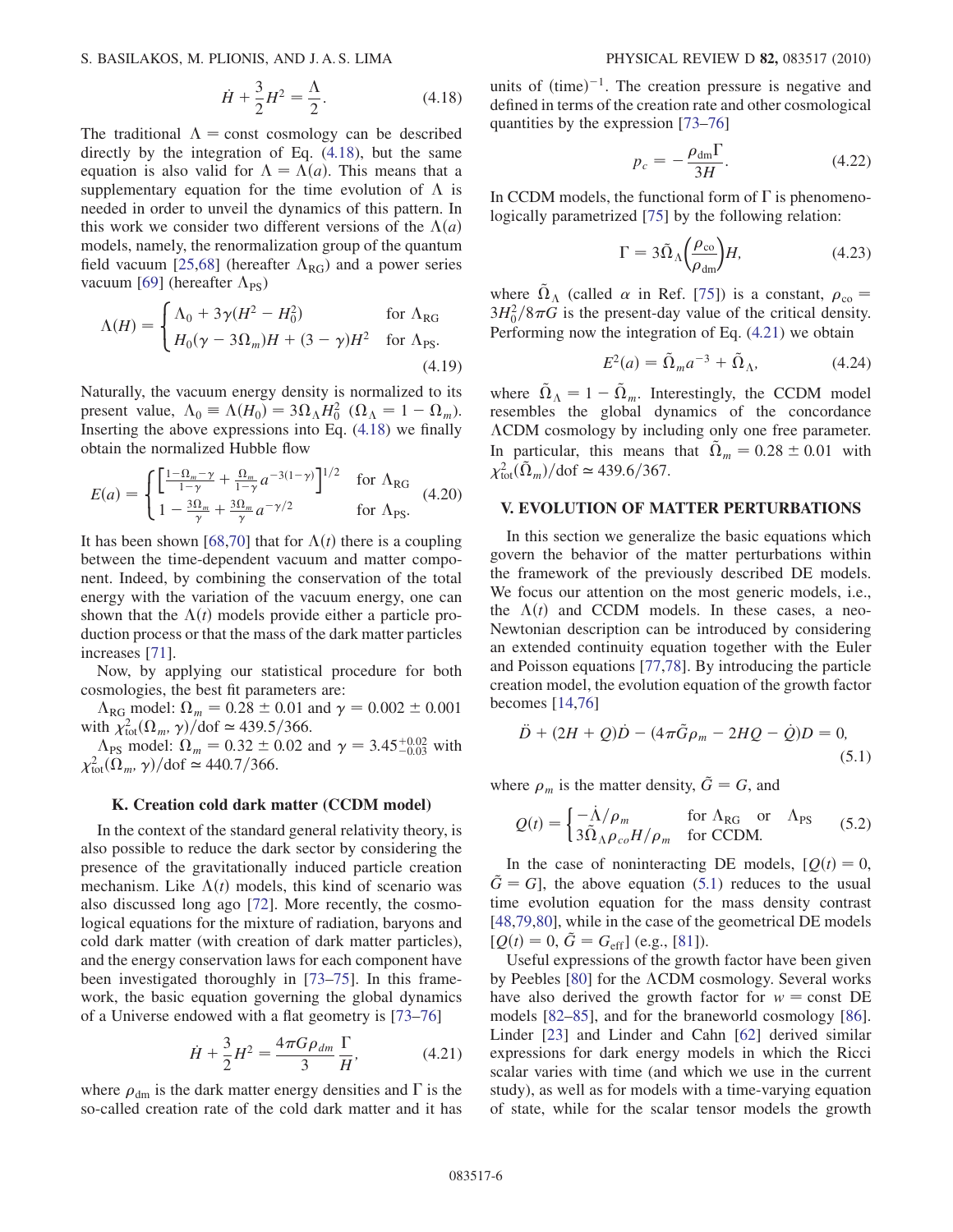factor was obtained by Gannouji and Polarski [\[87\]](#page-12-25). For the interacting DE models we use the growth factors which were recently derived in  $[14,41,76]$  $[14,41,76]$  $[14,41,76]$ .

# VI. HALO ABUNDANCES AND THEIR EVOLUTION IN DARK ENERGY MODELS

In this section we derive the cluster-size halo number counts and their corresponding redshift distribution within the framework of the DE models analyzed in this work. We will then compare our predictions with those of the conventional  $\Lambda$ CDM cosmology. In principle, this can help us to understand better the theoretical expectations of the current DE models, as well as to identify the realistic variants of the concordance  $\Lambda$ CDM cosmology.

An important theoretical question in cosmology is how to determine the fraction of matter in the Universe that has formed bounded structures, and what is its distribution in mass at any given redshift after recombination? The simplest successful answer to this question was given in 1974 by Press and Schecther [[88](#page-12-26)] (hereafter PSc). In their approach, the primordial density fluctuations for a given mass M on the dark matter fluid is described by a random Gaussian field. The function  $F(M, z)$  represents the fraction of the Universe that has collapsed by the redshift  $\zeta$  in halos above some mass  $M$ . With this function one may estimate the number density of halos  $n(M, z)$  with masses within the range  $(M, M + \delta M)$ ,

$$
n(M, z)dM = \frac{\partial \mathcal{F}(M, z)}{\partial M} \frac{\bar{\rho}}{M} dM. \tag{6.1}
$$

Performing the differentiation and after some algebra one obtains the following:

$$
n(M, z)dM = -\frac{\bar{\rho}}{M} \left(\frac{1}{\sigma} \frac{d\sigma}{dM}\right) f_{\text{PSc}}(\sigma) dM
$$

$$
= \frac{\bar{\rho}}{M} \frac{d \ln \sigma^{-1}}{dM} f_{\text{PSc}}(\sigma) dM, \tag{6.2}
$$

where  $f_{PSc}(\sigma) = \sqrt{2/\pi} (\delta_c/\sigma) \exp(-\delta_c^2/2\sigma^2)$ ,  $\delta_c$  is the linearly extrapolated density threshold above which struc-tures collapse [[89](#page-12-27)], while  $\sigma^2(M, z)$  is the mass variance of the smoothed linear density field, extrapolated to redshift  $z$  at which the halos are identified. It is given in Fourier space by

<span id="page-6-1"></span>
$$
\sigma^2(M, z) = \frac{D^2(z)}{2\pi^2} \int_0^\infty k^2 P(k) W^2(kR) dk, \tag{6.3}
$$

where  $D(z)$  is the growth factor of perturbations,  $P(k)$ is the power spectrum of the linear density field,  $W(kR) = 3(\sin kR - kR \cos kR)/(kR)^3$  is the top-hat smoothing function which contains on average a mass M within a radius  $R = (3M/4\pi\bar{\rho})^{1/3}$ , and  $\bar{\rho} = 2.78 \times 10^{13}$  $10^{11} \Omega_m h^2 M_{\odot}$  Mpc<sup>-3</sup>. We use the CDM power spectrum,  $P(k) = P_0 k^n T^2(\Omega_m, k)$ , with  $T(\Omega_m, k)$  the CDM transfer function (according to [[90](#page-12-28)]),  $n \approx 0.96$ , following the 7-year WMAP results [\[5\]](#page-11-23), and

$$
P_0 \simeq 2.2 \times 10^{-9} \left(\frac{2}{5\Omega_m}\right)^2 H_0^{-4} k_{\text{WMAP}}^{1-n},
$$

<span id="page-6-0"></span>where  $k_{\text{WMAP}} = 0.02 \text{ Mpc}^{-1}$  is a characteristic wavelength, given in [\[5](#page-11-23)]. Note that in this approach all the mass is locked inside halos, according to the normalization constraint

$$
\int_{-\infty}^{+\infty} f_{\rm PSc}(\sigma) d\ln \sigma^{-1} = 1.
$$
 (6.4)

Although the above (Press-Schecther) formulation was shown to give a reasonable approximation to the expectations provided by numerical simulations, it was later found to overpredict/underpredict the number of low/high mass halos at the present epoch [\[91,](#page-12-29)[92](#page-12-30)].

More recently, a many works have provided better fitting functions of  $f(\sigma)$ , some of them based on a phenomenological approach. In the present treatment, we adopt the one proposed by Reed et al. [[93\]](#page-12-31).

#### A. Collapse threshold and mass variance of DE models

In order to compare the mass function predictions of the different DE models, it is imperative to use for each model the corresponding values of  $\delta_c$  and  $\sigma^2(M, z)$ . In the Press-Schecther formalism, the rms matter fluctuations are parametrized at redshift  $z = 0$  so that one has for any cosmological model

$$
\sigma^2(M, z) = \sigma_8^2(z) \frac{\Psi(\Omega_m, R)}{\Psi(\Omega_m, R_8)},\tag{6.5}
$$

with

$$
\Psi(\Omega_m, R) = \int_0^\infty k^{n+2} T^2(\Omega_m, k) W^2(kR) dk \qquad (6.6)
$$

and

$$
\sigma_8(z) = \sigma_8(0) \frac{D(z)}{D(0)},
$$
\n(6.7)

where  $\sigma_8(0)$ [ $\equiv \sigma_8$ ] the rms mass fluctuation on  $R_8 =$  $8h^{-1}$  Mpc scales at redshift  $z = 0$ . Therefore, for a given perturbed DE model, it is not enough to consider its growing mode,  $D(z)$ , but one has also to obtain the corresponding  $\sigma_8$  value. Below the parameters  $D_{DE}(z)$ ,  $\sigma_{8,DE}$  denote

<sup>&</sup>lt;sup>3</sup>For many DE models, it is convenient to study the growth evolution in terms of the expansion scale a or characteristic scale lna, rather than t. As an example, in the case of the braneworld cosmology, Linder and Cahn [\[62\]](#page-12-3) used  $g = d \ln(D/a)/d \ln a$ (see their eqs. 8, 20, and 27), while for the LRDE and HRDE models, Linder [[23](#page-11-17)] utilized  $g = D/a$  (see eq. 31 in their paper). Since the pure matter universe (Einstein de Sitter) has the solution of  $D_{\text{EdS}} = a$ , we normalize our DE models so as to get  $D \simeq a$  at large redshifts due to the dominance of the nonrelativistic matter component (e.g.,  $z = 30$ , where the DE density is almost negligible and the radiation density is less than  $\sim$ 1% of the matter density).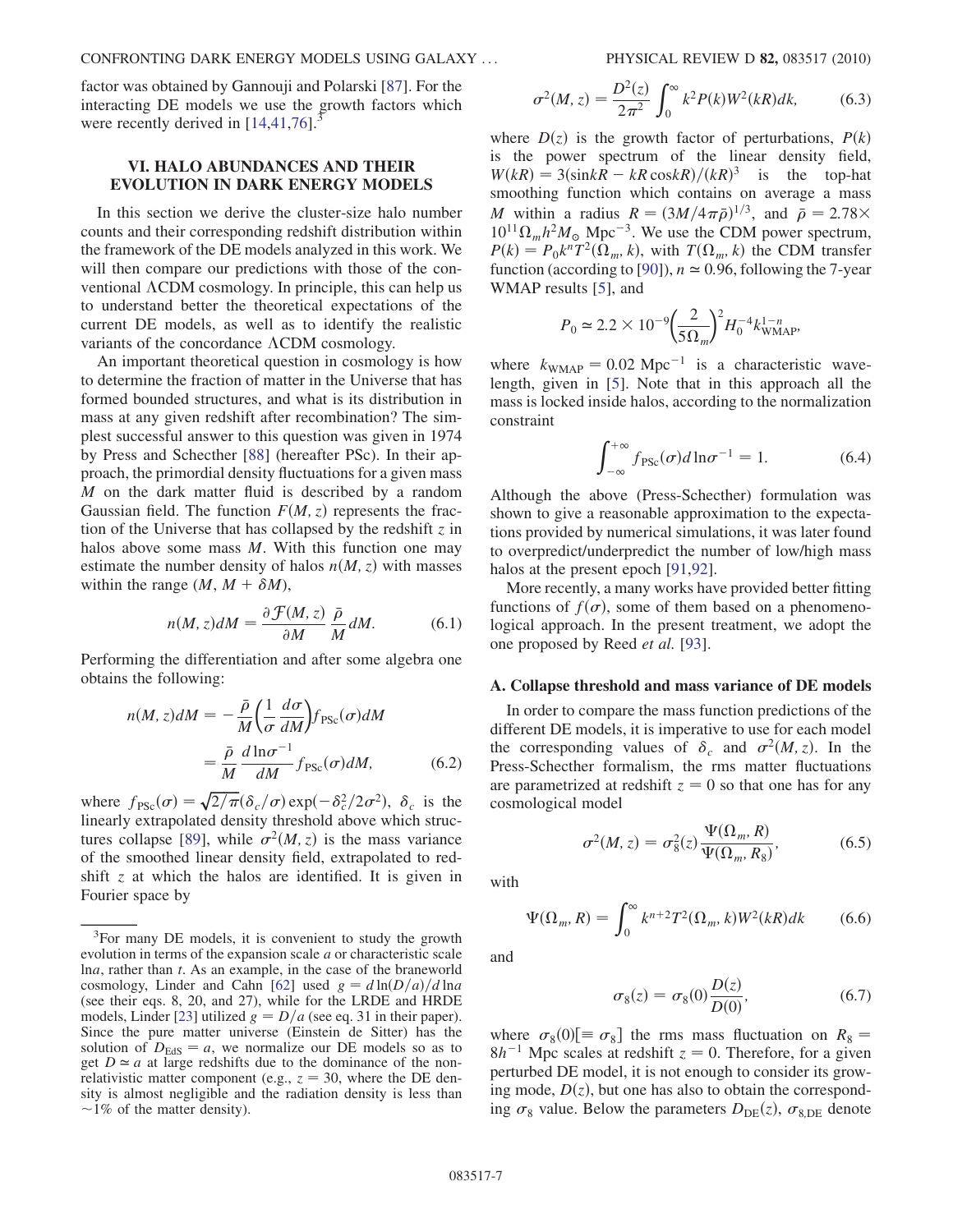the growth factor and the rms mass perturbation normalization of the DE models, while  $D_{\Lambda}(z)$ ,  $\sigma_{8,\Lambda}$  denote the corresponding quantities for the reference  $\Lambda$ CDM model.

## 1. The relevant DE model  $\delta_c$  values

It is well known that in the conventional  $\Lambda$  cosmology  $\delta_c \approx 1.675$ , while Weinberg and Kamionkowski [[38](#page-11-14)] provide an accurate fitting formula to estimate  $\delta_c$  for any DE model with a constant equation of state parameter (see their Eq. 18). Let us now discuss the values of the linearly extrapolated density  $\delta_c$  adopted here for the different DE models.

First, since for the  $\Lambda_{RG}$ ,  $\Lambda_{PS}$ , and CCDM models, the EOS parameter is strictly equal to  $-1$ , we are completely justified to use  $\delta_c \approx 1.675$ . Using literature data we also find: (i) for the BRG model  $\delta_c \approx 1.667$  [[94](#page-12-32)]; (ii) for the EDE model,  $\delta_c \approx 1.672$  [[44](#page-11-39)]; (iii) for the CPL model,  $\delta_c \approx$ 1.663 [\[44\]](#page-11-39); and (iv) for the VCG model,  $\delta_c \approx 1.642$  [44]. Interestingly, one can check that the above  $\delta_c$  values can be well approximated using the previously discussed fitting formula [\[38\]](#page-11-14), despite the fact that it was derived for a constant equation of state parameter. As an example, in the case of the BRG geometrical model the fitting formula predicts  $\delta_c \approx 1.667$ , which is in excellent agreement with that found by the theoretical analysis of Schmidt et al. [[94\]](#page-12-32).

Second, for the rest of the dark energy models (LRDE, TCM, PNGB, and HRDE) there are, to our knowledge, no available  $\delta_c$  values in the literature, which implies that one has to study in detail the spherical collapse model in order to estimate their exact  $\delta_c$  values, something which is beyond the scope of the present paper. However, since in these models  $w \approx -1$  close to the present epoch, we have decided to adopt the Weinberg and Kamionkowski formula because it appears to work quite well. In this case, for the remaining DE models (LRDE, TCM, PNGB, and HRDE) we have derived  $\delta_c \approx 1.674$ .

## 2. Estimation of the different DE model  $\sigma_8$

The different DE models  $\sigma_8$  value can be estimated by scaling the present time ( $z = 0$ )  $\sigma_{8A}$  value to that relevant to each DE model by using Eq. ([6.3](#page-6-1)) at the present time. We again have that

<span id="page-7-0"></span>
$$
\sigma_{8,\text{DE}} = \sigma_{8,\Lambda} \frac{D_{\text{DE}}(0)}{D_{\Lambda}(0)} \sqrt{\frac{P_{\text{DE},0}}{P_{\Lambda,0}} \frac{\Psi(\Omega_m, R_8)}{\Psi(\Omega_{m,\Lambda}, R_8)}},\tag{6.8}
$$

with  $\Omega_{m,\Lambda}$  denoting the value for the reference  $\Lambda$  model (in our case  $\Omega_{m,\Lambda} = 0.28$ ; see Sec. [III](#page-1-1)), while we have (for fixed  $H_0$ , as in our case) that

$$
\left(\frac{P_{\text{DE},0}}{P_{\Lambda,0}}\right)^{1/2} = \frac{\Omega_{m,\Lambda}}{\Omega_m}.
$$
\n(6.9)

It thus follows that if the  $\sigma_{8,\Lambda}$  value is known, one may derive the corresponding  $\sigma_{8,DE}$  values to the other DE models. In this concern, the combined  $SNIa + BAO +$ WMAP5 analysis of Komatsu et al. [[5\]](#page-11-23) (see also [[95](#page-12-33)]) provided a value of  $\sigma_{8,\Lambda} \simeq 0.812$ , while the corresponding WMAP7 analysis yielded [for  $w(z) = -1$ ]:  $\sigma_{8A} \approx 0.803$ (using the WMAP7 alone) and  $\sigma_8 \simeq 0.807$  for the joint WMAP7 + BAO +  $H_0$  analysis [\[5](#page-11-23)]. A recent analysis based on cluster abundances has also furnished the following degenerate combination:  $\sigma_{8A} = 0.83 \pm$  $0.03(\Omega_{m,\Lambda}/0.25)^{-0.41}$  [[96](#page-12-34)], which for our case  $(\Omega_{m,\Lambda} =$ 0.28) implies  $\sigma_{8,\Lambda} \simeq 0.792$ . Fu *et al.* [[97](#page-12-35)] based on a weak-lensing procedure found  $\sigma_{8,\Lambda} = 0.837 \pm 0.837$  $\sigma_{8,\Lambda} = 0.837 \pm$  $0.084(\Omega_{m,\Lambda}/0.25)^{-0.53}$  which implies  $\sigma_{8,\Lambda} \simeq 0.788$  in our case. In addition, studies based on the peculiar velocities statistical analysis [[98\]](#page-12-36) obtained  $\sigma_{8A} = 0.88 \pm$ 

<span id="page-7-1"></span>TABLE I. Numerical results. The first column indicates the DE model. The second column gives symbols or line types of the models appearing in Figs. [1](#page-8-0)[–3.](#page-9-0) The third and fourth columns show the  $\sigma_{8,DE}$  and  $\delta_c$  values. The remaining columns present the fractional relative difference between the models and the CDM cosmology for two future cluster surveys discussed in the text. Bold letters denote those models that can be clearly distinguished from a flat CDM model at some redshift bin (uncertainties appear only when their value is  $\geq 10^{-2}$ ).

| Model          | Symbol                 | $\sigma_{8,\text{DE}}$ | $\delta_c$ | $(\delta \mathcal{N}/\mathcal{N}_\Lambda)_{\text{eROSITA}}$ |                                           |                  | $(\delta \mathcal{N} / \mathcal{N}_\Lambda)_{\text{SPT}}$ |                                           |         |
|----------------|------------------------|------------------------|------------|-------------------------------------------------------------|-------------------------------------------|------------------|-----------------------------------------------------------|-------------------------------------------|---------|
|                |                        |                        |            |                                                             | $z < 0.5$ $0.5 \le z < 1$ $1 \le z < 1.5$ |                  |                                                           | $z < 0.5$ $0.5 \le z < 1$ $1 \le z < 1.5$ |         |
| <b>XCDM</b>    | black thin line        | 0.802                  | 1.675      | $-0.01$                                                     | 0.00                                      | $0.01 \pm 0.02$  | $-0.01$                                                   | 0.00                                      | 0.00    |
| <b>BRG</b>     | blue short-dashed line | 0.523                  | 1.667      | $-0.95$                                                     | $-1.00$                                   | $-1.00$          | $-0.95$                                                   | $-0.98$                                   | $-0.99$ |
| <b>CPL</b>     | green dashed line      | 0.821                  | 1.663      | 0.11                                                        | 0.19                                      | $0.28 \pm 0.02$  | 0.11                                                      | 0.16                                      | 0.19    |
| <b>LRDE</b>    | red x                  | 0.784                  | 1.674      | $-0.14$                                                     | $-0.19$                                   | $-0.28 \pm 0.01$ | $-0.14$                                                   | $-0.17$                                   | $-0.21$ |
| <b>HRDE</b>    | cyan stars             | 0.798                  | 1.674      | $-0.01$                                                     | $-0.01$                                   | $0.00 \pm 0.02$  | $-0.02$                                                   | $-0.01$                                   | 0.00    |
| <b>TCM</b>     | magenta dashed line    | 0.799                  | 1.674      | $-0.02$                                                     | $-0.02$                                   | $-0.02 \pm 0.02$ | $-0.02$                                                   | $-0.02$                                   | $-0.02$ |
| <b>PNGB</b>    | red small dots         | 0.802                  | 1.674      | 0.00                                                        | 0.01                                      | $0.03 \pm 0.02$  | 0.00                                                      | 0.01                                      | 0.01    |
| <b>EDE</b>     | blue long-dashed line  | 0.755                  | 1.672      | $-0.22$                                                     | $-0.41$                                   | $-0.66 \pm 0.01$ | $-0.22$                                                   | $-0.34$                                   | $-0.49$ |
| <b>VCG</b>     | black squares          | 0.764                  | 1.642      | $-0.23$                                                     | $-0.33$                                   | $-0.56 \pm 0.01$ | $-0.23$                                                   | $-0.29$                                   | $-0.43$ |
| $\Lambda_{PS}$ | red circles            | 1.017                  | 1.675      | 2.00                                                        | $14.3 \pm 0.02$                           | $440 \pm 5$      | 1.89                                                      | 7.5                                       | 35.3    |
| $\Lambda_{RG}$ | black thick line       | 0.795                  | 1.675      | $-0.05$                                                     | $-0.11$                                   | $-0.22 \pm 0.01$ | $-0.05$                                                   | $-0.08$                                   | $-0.14$ |
| <b>CCDM</b>    | magenta stars          | 0.564                  | 1.675      | $-0.59$                                                     | $-0.69$                                   | $-0.94$          | $-0.56$                                                   | $-0.62$                                   | $-0.87$ |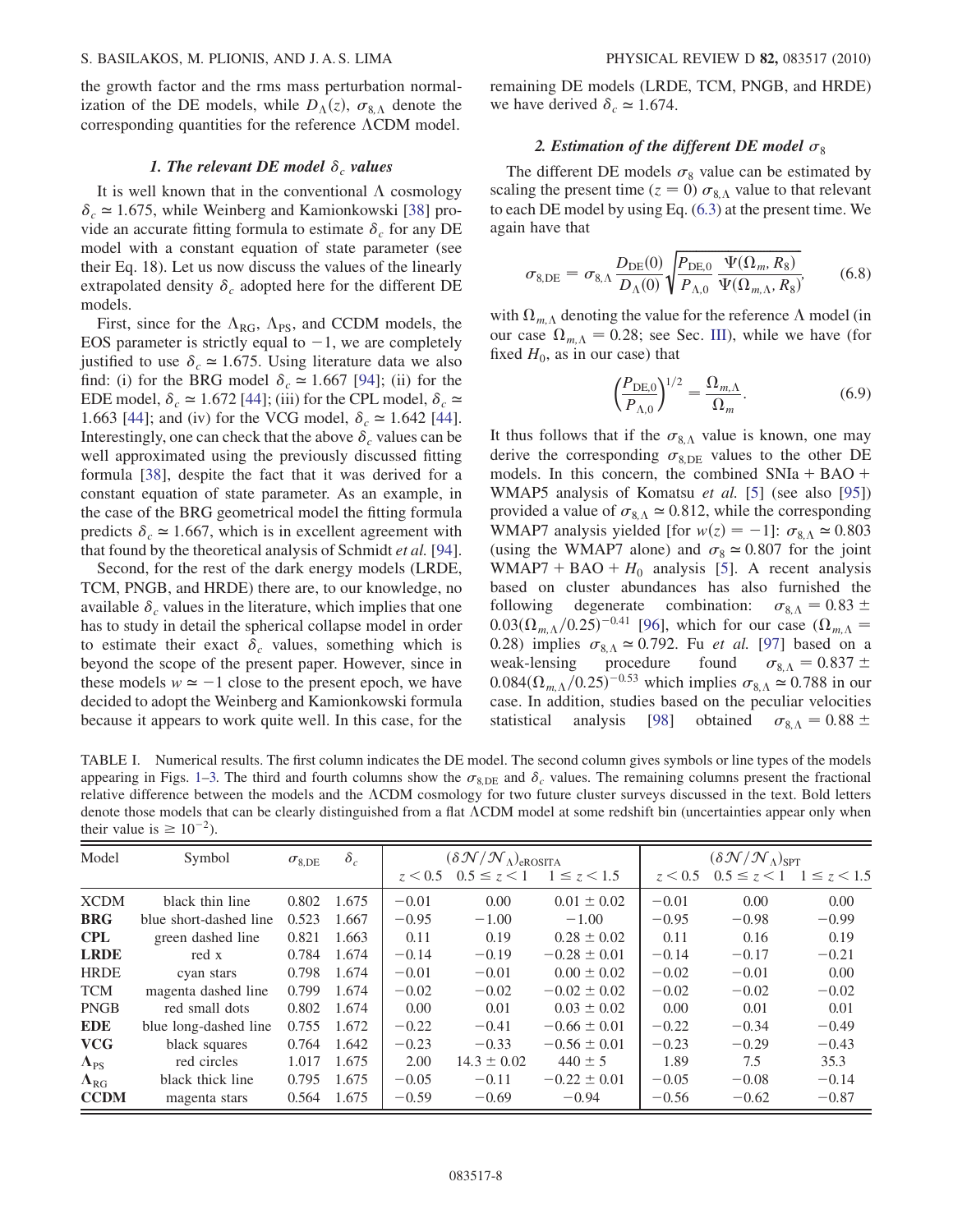$0.05(\Omega_{m,\Lambda}/0.25)^{-0.53}$  or  $\sigma_{8,\Lambda} \simeq 0.829$  in our case. It should be stressed that the average scattering of the four independent  $\sigma_{8, \Lambda}$  values (of those based on WMAP, we use only the joint WMAP7 + BAO +  $H_0$  result) is quite small  $(\langle \sigma_{8A} \rangle \approx 0.804 \pm 0.018)$ , thereby reinforcing the consistency of the different measurements. Finally, by inserting the latter value in Eq. ([6.8](#page-7-0)) we can estimate the corresponding  $\sigma_{8,DE}$  values, listed in Table [I,](#page-7-1) to be used in our mass function analysis.

For completeness, it should be remarked that some recent analyses are suggesting significantly higher values of  $\sigma_8$ . For example, Watkins *et al.* [[99](#page-12-37)] studying the bulk flow on scales of  $\sim 100h^{-1}$  Mpc found a  $\sigma_8$  normalization which is increased by a factor of  $\sim$ 2 with respect to the one of the  $\Lambda$ CDM model. If these results are correct, the CDM model would be strongly challenged. However, such a discussion is beyond the scope of the current work.

## B. Halo mass function and number counts of DE models

We now pass to our results. In the upper panels of Fig. [1](#page-8-0), for two different redshifts ( $z = 0.5$  and 2), we display the integral halo mass function,  $n(>M)$ , for all DE models previously discussed. The different models are characterized by the symbols and line types presented in Table [I](#page-7-1).

In the corresponding lower panels one may see the fractional difference between each DE model with the concordance ACDM model, that is,  $\delta n/n_A = (n_{\text{DE}}$  $n_{\Lambda}$ )/ $n_{\Lambda}$ . We stress that we have shown the case  $z = 2$ only for comparison of the model expectations. In other words, it is not a statement of the viability to actually observe clusters at such a large redshift (not only due to

<span id="page-8-0"></span>

FIG. 1 (color online). The halo mass function at two different redshifts. The different DE models are represented by different symbols and/or line types (see Table [I](#page-7-1) for definitions).

technical limitations but also because the majority of dark matter halos is not expected to have virialized at such a redshift, thereby producing their X-ray signatures).

It is worth noticing the mass function expectation of the  $\Lambda_{\text{PS}}$  model (open red circles), the BRG model (blue dashed line), and at high redshifts of the CCDM model (magenta stars) appears to be completely different from the reference  $\Lambda$ CDM cosmology.

Given the halo mass function we can now derive an observable quantity which is the redshift distribution of clusters,  $\mathcal{N}(z)$ , within some determined mass range, say  $M_1 \leq M/M_{\odot} \leq M_2$ . This can be estimated by integrating, in mass, the expected differential halo mass function,  $n(M, z)$ , according to

$$
\mathcal{N}(z) = \frac{dV}{dz} \int_{M_1}^{M_2} n(M, z) dM, \tag{6.10}
$$

where  $dV/dz$  is the comoving volume element, which in a flat universe takes the form

$$
\frac{dV}{dz} = 4\pi r^2(z)\frac{dr}{dz}(z),\tag{6.11}
$$

with  $r(z)$  denoting the comoving radial distance out to redshift z,

$$
r(z) = \frac{c}{H_0} \int_0^z \frac{dx}{E(x)}.
$$
 (6.12)

In Fig. [2](#page-9-1) (upper panel), we show the theoretically expected cluster redshift distribution,  $\mathcal{N}(z)$ , for all the models studied (line and symbol types are listed in Table [I](#page-7-1)), for cluster of galaxies size halos, i.e.,  $M_1 = 10^{14} M_{\odot}$  and  $M_2 = 10^{16} M_{\odot}$ . It is evident that many of the different models show significant differences with respect to the concordance  $\Lambda$  model and therefore we could, in principle, distinguish them. In the lower panel of Fig. [2](#page-9-1) we show the relative differences of the various DE models with respect to the expectations of the concordance  $\Lambda$ CDM model. Note that the three models  $(\Lambda_{PS},$  CCDM, and BRG models), for which we found very large mass function differences (Fig. [1\)](#page-8-0), are not shown because their large relative differences are beyond the limits of the lower panel.

Let us now discuss the expected redshift distributions, based on two future cluster surveys, and also the possibility to observationally discriminate the different DE models.

These two realistic future surveys are: (a) the eROSITA satellite X-ray survey, with a flux limit of  $f_{\text{lim}} = 3.3 \times$  $10^{-14}$  ergs s<sup>-1</sup> cm<sup>-2</sup>, at the energy band 0.5–5 keV and covering  $\sim$  20 000 deg<sup>2</sup> of the sky; and (b) the South Pole Telescope SZ survey, with a limiting flux density at  $v_0$  = 150 GHz of  $f_{v_0,lim}$  = 5 mJy and a sky coverage of  $\sim$ 4000 deg<sup>2</sup>.

To realize the predictions of the first survey we use the relation between halo mass and bolometric X-ray luminosity, as a function of redshift, provided in [[100](#page-12-38)], i.e.,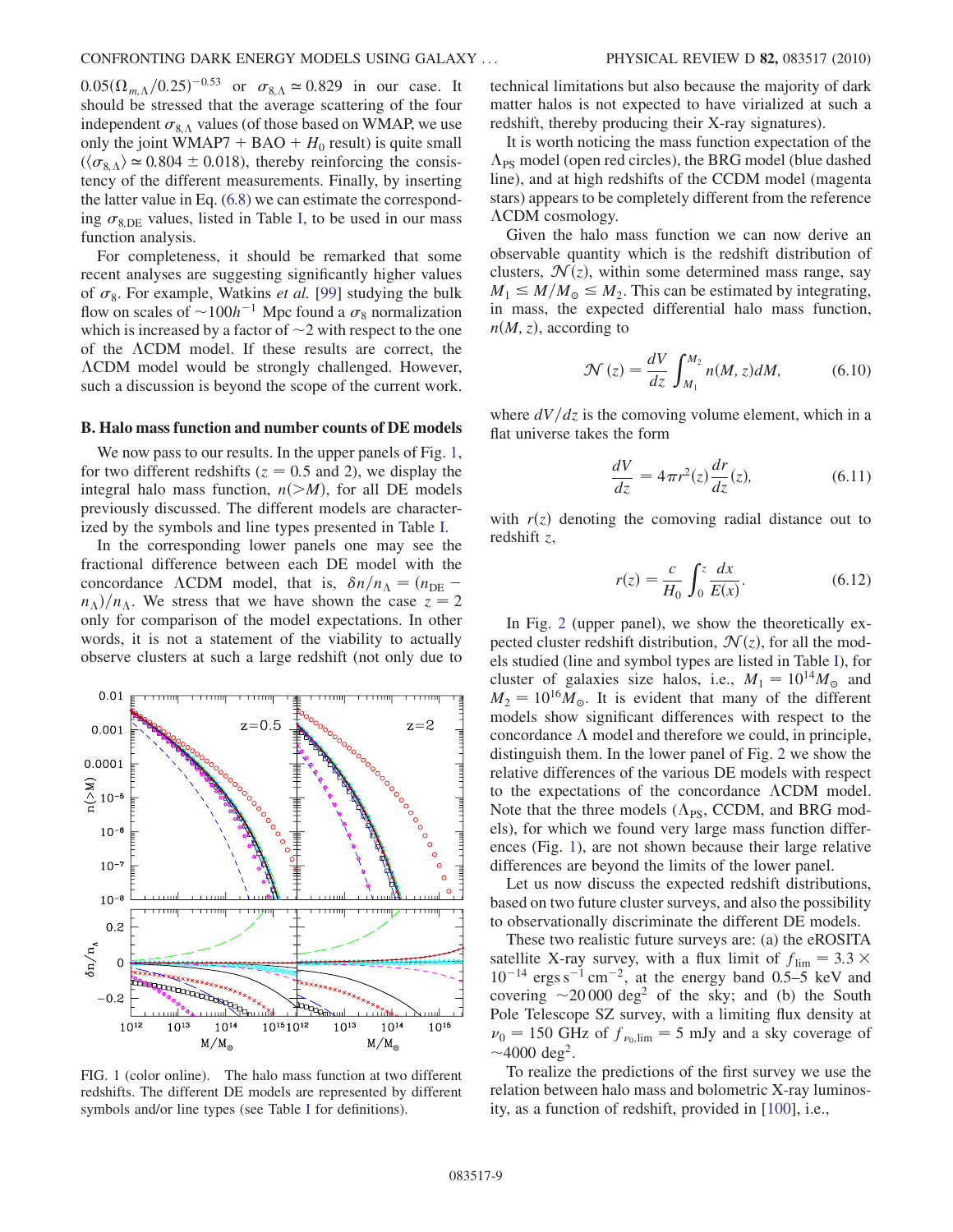<span id="page-9-1"></span>

FIG. 2 (color online). The expected redshift distribution of  $M \ge 10^{14} M_{\odot}$  clusters (upper panel) of the different DE models and the corresponding fractional difference between the models and the reference  $\Lambda$ CDM model (lower panel). The lower panel shows only those DE models that have fractional relative differences, with respect to the  $\Lambda$ CDM model, of  $\leq 45\%$ . Symbols correspond to the different DE models as indicated in Table [I](#page-7-1).

<span id="page-9-2"></span>
$$
L(M, z) = 3.087 \times 10^{44} \left[ \frac{ME(z)}{10^{15} h^{-1} M_{\odot}} \right]^{1.554} h^{-2} \text{ erg s}^{-1}.
$$
\n(6.13)

The limiting halo mass that can be observed at redshift  $z$  is then found by inserting in the above equation the limiting luminosity, given by  $L = 4\pi d_L^2 f_{\text{lim}} c_b$ , with  $d_L$  the luminosity distance corresponding to the redshift z and  $c<sub>b</sub>$  the band correction, necessary to convert the bolometric luminosity of Eq. [\(6.13](#page-9-2)) to the 0.5–5 keV band of eROSITA. We estimate this correction by assuming a Raymond-Smith (1977) plasma model with a metallicity of  $0.4Z_{\odot}$ , a typical cluster temperature of  $\sim$ 4 keV, and a Galactic absorption column density of  $n_H = 10^{21}$  cm<sup>-2</sup>.

The predictions of the second survey can be realized using again the relation between limiting flux and halo mass from [[100](#page-12-38)],

<span id="page-9-3"></span>
$$
f_{\nu_0,\text{lim}} = \frac{2.592 \times 10^8 \text{ mJy}}{d_A^2(z)} \left(\frac{M}{10^{15} M_\odot}\right)^{1.876} E^{2/3}(z), \tag{6.14}
$$

where  $d_A(z) \equiv d_L/(1+z)^2$  is the angular diameter distance out to redshift z.

In Fig. [3](#page-9-0) (upper panel) we present the expected redshift distributions above a limiting halo mass, which is  $M_1 \equiv$  $M_{\text{limit}} = \max[10^{14} M_{\odot}, M_f]$ , with  $M_f$  corresponding to the mass related to the flux limit at the different redshifts, estimated by solving Eqs.  $(6.13)$  and  $(6.14)$  $(6.14)$  $(6.14)$  for M. In the lower panels we present the fractional difference between the different DE models and  $\Lambda$ CDM, similarly to Fig. [2](#page-9-1), but now for the realistic case of the previously mentioned future cluster surveys. It is evident that the imposed flux limits together with the scarcity of high mass halos at large redshifts, induce an abrupt decline of  $\mathcal{N}(z)$  with z, especially in the case of the eROSITA X-ray survey (note the shallower redshifts depicted in Fig. [3](#page-9-0) with respect to Fig. [2](#page-9-1)).

<span id="page-9-4"></span>In the lower panels of Fig. [3](#page-9-0) we display the relative differences of the DE models but only up to a redshift at which they are significant, that is, such that

$$
\frac{\mathcal{N}_{\text{DE}} - \mathcal{N}_{\Lambda}}{(\mathcal{N}_{\text{DE}} - \mathcal{N}_{\Lambda})^{1/2}} > 3.5, \tag{6.15}
$$

with  $\mathcal{N}_{\text{DE}}$  the redshift distribution predicted by some DE model and  $\mathcal{N}_\Lambda$  the corresponding redshift distribution of CDM model. However, such a criterion does not take into account cosmic variance and possible observational systematic uncertainties which can hamper detecting small [but according to Eq.  $(6.15)$  $(6.15)$  significant] relative differences. We believe that relative differences of  $\leq 5\%$  will be difficult to detect especially at relative high redshifts.

In Table [I](#page-7-1), one may see a more compact presentation of our results including the relative fractional difference

<span id="page-9-0"></span>

FIG. 3 (color online). The expected cluster redshift distribution of the different DE models and for the two different future cluster surveys (upper panels), and the corresponding fractional difference with respect to the reference  $\Lambda$ CDM model (lower panels). Symbols correspond to the different DE models as indicated in Table [I.](#page-7-1)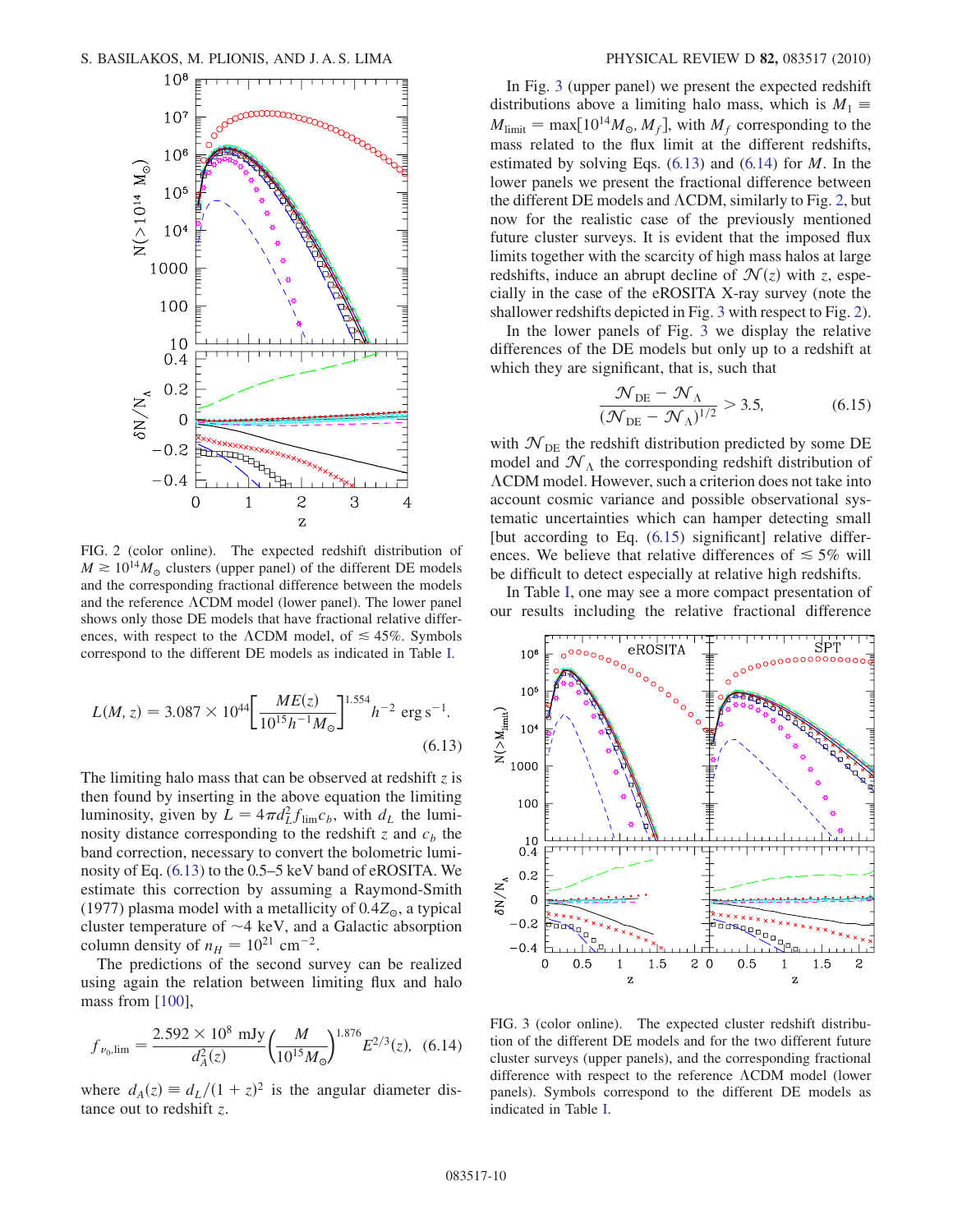between all DE models and the  $\Lambda$ CDM model, in 3 distinct redshift bins and for both future surveys.

Based on our  $\mathcal{N}(z)$  analysis and the results presented in Fig. [3](#page-9-0) and Table [I,](#page-7-1) we can now divide the studied DE models into those that can be distinguished observationally and those that are practically indistinguishable from the current paradigm ( $\Lambda$ CDM). The latter DE models are the following four: XCDM, HRDE, TCM, and PNGB. One has to remember however that these results are based on using DE model parameters that have been fitted by the present-day cosmological data (see Sec. [IV](#page-2-0)). As an illustrative example, we remind the reader that the XCDM model, compared here, is one with  $w = -0.99$ ; if future cosmological data would provide a different value for the equation of state parameter then the  $N(z)$  predictions of such an XCDM model could be quite different than those derived here.

Regarding the models that are distinguishable with respect to the concordance model, three of them (BRG,  $\Lambda_{PS}$ , and CCDM) show extremely large variations making it trivial to distinguish them. From the rest of the distinguishable DE models all of them show clear signs of difference, at all redshifts and in both future cluster surveys, with respect to the  $\Lambda$ CDM expectations; only the  $\Lambda_{\rm RG}$  model needs to be distinguished at higher redshifts ( $z \ge 0.5$ ).

As an additional test and in order to check the sensitivity of our results only on the functional form of the DE equation of state parameter, we have imposed a unique value of the rms mass fluctuation normalization to all DE models according to:  $\sigma_{8,DE} = \sigma_{8,\Lambda}$ , and repeated the cluster-size halo  $N(z)$  analysis. We now find slightly different results although in the same overall direction with our main analysis. For example, the DE models that cannot be distinguished from the reference  $\Lambda$ CDM model are now the XCDM, TCM, PNGB, EDE, and  $\Lambda_{RG}$ , with the first three being common in both analyses, the  $\Lambda_{RG}$  model showing a small difference and the EDE being the only model that shows a significantly different behavior between the two analyses.

Finally we would like to mention that an interesting paper appeared recently [\[101\]](#page-12-39) and among other issues, it compares different forms of the halo mass function and its redshift evolution using  $N$ -body simulations of the  $\Lambda$ CDM and  $wCDM$  ( $w = const$ ) models. The authors do find some differences at the few percent level. Although our analysis is self-consistent, in the sense that we compare the expectations of DE models with respect to those of the concordance cosmology using the same mass function model, we plan to investigate in a forthcoming paper how sensitive are our observational predictions to the different mass functions fitting formulas.

#### VII. CONCLUDING REMARKS

<span id="page-10-0"></span>In this paper, we have investigated the cluster abundances beyond the conventional CDM cosmology by using several parametrizations for the dark energy. In order to do that, we first performed a joint likelihood analysis using the most recent high quality cosmological data (SNe Ia, CMB shift parameter, and BAOs), thereby obtaining tight constraints on the main cosmological and dark energy free parameters. At the level of the resulting Hubble function, we have found that of all dark energy models (apart from a braneworld cosmology), are statistically indistinguishable (within  $1\sigma$ ) from a flat  $\Lambda$ CDM model, as long as they are confronted with the quoted set of observations.

On the other hand, despite the fact that these models closely reproduce the  $\Lambda$ CDM Hubble expansion, we show that eight out of the 12 studied DE models, using the observationally fitted model parameters, can be differentiated from the reference  $\Lambda$ CDM model on the basis of their redshift distribution of cluster-size halos. Such a comparison was made possible by using the expectations of a future X-ray (based on the eROSITA satellite) and SZ cluster surveys (based on the South Pole Telescope).

The main comparison results can be summarized in the following statements (for nomenclature, see Sec. [IV\)](#page-2-0):

- (i) Four DE models, namely, XCDM, HRDE, TCM, and PNGB cannot be distinguished from the  $\Lambda$ CDM model at any significant level.
- (ii) Seven models, i.e., the BRG, CPL, LRDE, EDE, VCG,  $\Lambda_{PS}$ , and CCDM, can be easily distinguished due to the fact that they show strong and significant variations with respect to the concordance  $\Lambda$  model even at  $z = 0$ , implying that even with the presentday surveys one could effectively distinguish them.
- (iii) The  $\Lambda_{RG}$  model, although it presents relatively small variations with respect to the concordance  $\Lambda$  model, can be clearly distinguished at relatively high redshifts ( $z \ge 0.5$ ).

In a future work we will present a comparison between our model predictions and the observationally determined cluster mass function at different redshifts as well as the available (X-ray or optical) cluster redshift distribution.

## ACKNOWLEDGMENTS

The authors thank the anonymous referee for useful comments and suggestions. M. P. acknowledges funding by Mexican CONACyT Grant No. 2005-49878, and J. A. S. L. is partially supported by CNPq and FAPESP under Grant Nos. 304792/2003-9 and 04/13668-0, respectively.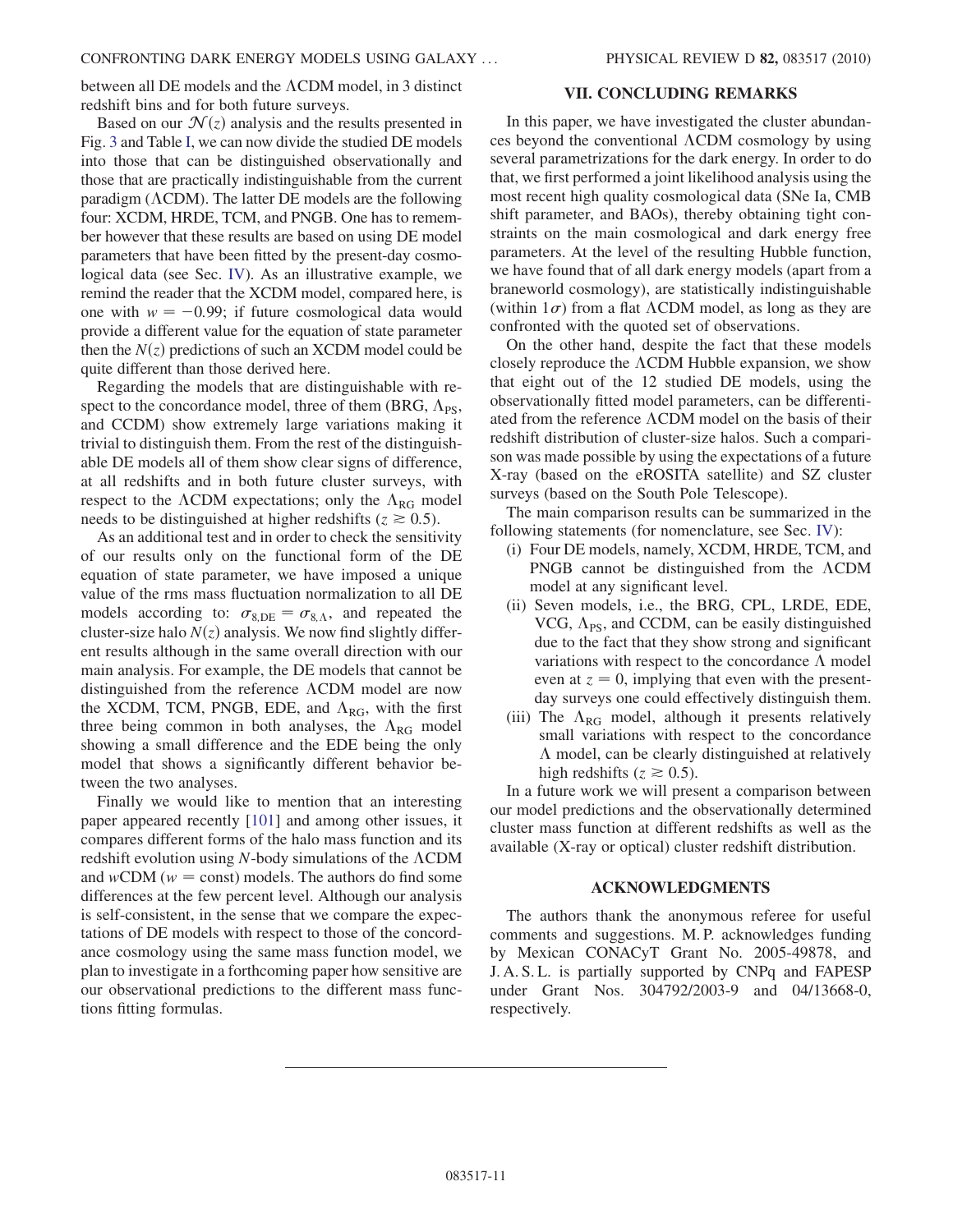## S. BASILAKOS, M. PLIONIS, AND J. A. S. LIMA PHYSICAL REVIEW D 82, 083517 (2010)

- <span id="page-11-0"></span>[1] A. G. Riess et al., [Astrophys. J.](http://dx.doi.org/10.1086/510378) 659, 98 (2007).
- <span id="page-11-25"></span>[2] W. M. Wood-Vasey *et al.*, [Astrophys. J.](http://dx.doi.org/10.1086/518642) **666**, 694 (2007); T. M. Davis et al., [Astrophys. J.](http://dx.doi.org/10.1086/519988) 666, 716 (2007).
- [3] D. N. Spergel et al., [Astrophys. J. Suppl. Ser.](http://dx.doi.org/10.1086/513700) 170, 377 [\(2007\)](http://dx.doi.org/10.1086/513700).
- <span id="page-11-32"></span>[4] M. Kowalski et al., [Astrophys. J.](http://dx.doi.org/10.1086/589937) 686, 749 (2008).
- <span id="page-11-23"></span>[5] E. Komatsu et al., [Astrophys. J. Suppl. Ser.](http://dx.doi.org/10.1088/0067-0049/180/2/330) 180, 330 [\(2009\)](http://dx.doi.org/10.1088/0067-0049/180/2/330); [arXiv:1001.4538.](http://arXiv.org/abs/1001.4538)
- <span id="page-11-19"></span>[6] M. Hicken *et al.*, Astrophys. J. **700**[, 1097 \(2009\)](http://dx.doi.org/10.1088/0004-637X/700/2/1097).
- [7] J. A. S. Lima and J. S. Alcaniz, [Mon. Not. R. Astron. Soc.](http://dx.doi.org/10.1046/j.1365-8711.2000.03695.x) 317[, 893 \(2000\)](http://dx.doi.org/10.1046/j.1365-8711.2000.03695.x); J. F. Jesus and J. V. Cunha, [Astrophys. J.](http://dx.doi.org/10.1088/0004-637X/690/1/L85) Lett. 690[, L85 \(2009\).](http://dx.doi.org/10.1088/0004-637X/690/1/L85)
- <span id="page-11-1"></span>[8] S. Basilakos and M. Plionis, [Astrophys. J. Lett.](http://dx.doi.org/10.1088/2041-8205/714/2/L185) 714, L185 [\(2010\)](http://dx.doi.org/10.1088/2041-8205/714/2/L185).
- <span id="page-11-2"></span>[9] P. J. Peebles and B. Ratra, [Rev. Mod. Phys.](http://dx.doi.org/10.1103/RevModPhys.75.559) **75**, 559 (2003); T. Padmanabhan, Phys. Rep. 380[, 235 \(2003\)](http://dx.doi.org/10.1016/S0370-1573(03)00120-0); J. A. S. Lima, [Braz. J. Phys.](http://dx.doi.org/10.1590/S0103-97332004000300013) 34, 194 (2004); E. J. Copeland, M. Sami, and S. Tsujikawa, [Int. J. Mod. Phys. D](http://dx.doi.org/10.1142/S021827180600942X) 15, 1753 [\(2006\)](http://dx.doi.org/10.1142/S021827180600942X); M. S. Turner and D. Huterer, [Astron. Astrophys.](http://dx.doi.org/10.1146/annurev.astro.46.060407.145243) 46[, 385 \(2008\)](http://dx.doi.org/10.1146/annurev.astro.46.060407.145243).
- <span id="page-11-3"></span>[10] B. Ratra and P.J.E. Peebles, [Phys. Rev. D](http://dx.doi.org/10.1103/PhysRevD.37.3406) 37, 3406 [\(1988\)](http://dx.doi.org/10.1103/PhysRevD.37.3406).
- [11] M. Ozer and O. Taha, Nucl. Phys. **B287**[, 776 \(1987\).](http://dx.doi.org/10.1016/0550-3213(87)90128-3)
- [12] S. Weinberg, [Rev. Mod. Phys.](http://dx.doi.org/10.1103/RevModPhys.61.1) **61**, 1 (1989).
- <span id="page-11-35"></span>[13] W. Chen and Y-S. Wu, [Phys. Rev. D](http://dx.doi.org/10.1103/PhysRevD.41.695) 41, 695 (1990); J.C. Carvalho, J. A. S. Lima, and I. Waga, [Phys. Rev. D](http://dx.doi.org/10.1103/PhysRevD.46.2404) 46, [2404 \(1992\)](http://dx.doi.org/10.1103/PhysRevD.46.2404); J. A. S. Lima and J. M. F. Maia, [Phys. Rev. D](http://dx.doi.org/10.1103/PhysRevD.49.5597) 49[, 5597 \(1994\);](http://dx.doi.org/10.1103/PhysRevD.49.5597) J. A. S. Lima, [Phys. Rev. D](http://dx.doi.org/10.1103/PhysRevD.54.2571) 54, 2571 [\(1996\)](http://dx.doi.org/10.1103/PhysRevD.54.2571); A. I. Arbab and A. M. M. Abdel-Rahman, [Phys.](http://dx.doi.org/10.1103/PhysRevD.50.7725) Rev. D 50[, 7725 \(1994\)](http://dx.doi.org/10.1103/PhysRevD.50.7725); J.M. Overduin and F.I. Cooperstock, Phys. Rev. D 58[, 043506 \(1998\)](http://dx.doi.org/10.1103/PhysRevD.58.043506).
- <span id="page-11-36"></span>[14] S. Basilakos, M. Plionis, and S. Solà, [Phys. Rev. D](http://dx.doi.org/10.1103/PhysRevD.80.083511) 80, [083511 \(2009\)](http://dx.doi.org/10.1103/PhysRevD.80.083511).
- [15] C. Wetterich, Astron. Astrophys. **301**, 321 (1995).
- [16] R.R. Caldwell, R. Dave, and P.J. Steinhardt, [Phys. Rev.](http://dx.doi.org/10.1103/PhysRevLett.80.1582) Lett. 80[, 1582 \(1998\).](http://dx.doi.org/10.1103/PhysRevLett.80.1582)
- [17] P. Brax and J. Martin, [Phys. Lett. B](http://dx.doi.org/10.1016/S0370-2693(99)01209-5) 468, 40 (1999).
- [18] A. Kamenshchik, U. Moschella, and V. Pasquier, [Phys.](http://dx.doi.org/10.1016/S0370-2693(01)00571-8) Lett. B 511[, 265 \(2001\)](http://dx.doi.org/10.1016/S0370-2693(01)00571-8).
- [19] A. Feinstein, Phys. Rev. D 66[, 063511 \(2002\)](http://dx.doi.org/10.1103/PhysRevD.66.063511).
- [20] R. R. Caldwell, [Phys. Lett. B](http://dx.doi.org/10.1016/S0370-2693(02)02589-3) 545, 23 (2002).
- <span id="page-11-34"></span>[21] M.C. Bento, O. Bertolami, and A.A. Sen, [Phys. Rev. D](http://dx.doi.org/10.1103/PhysRevD.70.083519) 70[, 083519 \(2004\)](http://dx.doi.org/10.1103/PhysRevD.70.083519).
- [22] L.P. Chimento and A. Feinstein, [Mod. Phys. Lett. A](http://dx.doi.org/10.1142/S0217732304013507) 19, [761 \(2004\)](http://dx.doi.org/10.1142/S0217732304013507).
- <span id="page-11-17"></span>[23] E.V. Linder, Phys. Rev. D **70**[, 023511 \(2004\);](http://dx.doi.org/10.1103/PhysRevD.70.023511) [Rep. Prog.](http://dx.doi.org/10.1088/0034-4885/71/5/056901) Phys. 71[, 056901 \(2008\)](http://dx.doi.org/10.1088/0034-4885/71/5/056901).
- [24] A. W. Brookfield, C. van de Bruck, D. F. Mota, and D. Tocchini-Valentini, [Phys. Rev. Lett.](http://dx.doi.org/10.1103/PhysRevLett.96.061301) 96, 061301 [\(2006\)](http://dx.doi.org/10.1103/PhysRevLett.96.061301).
- <span id="page-11-37"></span>[25] J. Grande, J. Solà, and H. Štefančić, [J. Cosmol. Astropart.](http://dx.doi.org/10.1088/1475-7516/2006/08/011) [Phys. 08 \(2006\) 011;](http://dx.doi.org/10.1088/1475-7516/2006/08/011) [Phys. Lett. B](http://dx.doi.org/10.1016/j.physletb.2006.12.040) 645, 235 (2007).
- <span id="page-11-4"></span>[26] C. G. Boehmer and T. Harko, [Eur. Phys. J. C](http://dx.doi.org/10.1140/epjc/s10052-007-0210-1) 50, 423 [\(2007\)](http://dx.doi.org/10.1140/epjc/s10052-007-0210-1).
- <span id="page-11-5"></span>[27] J. R. Ellis, N. E. Mavromatos, and D. V. Nanopoulos, [Phys.](http://dx.doi.org/10.1016/j.physletb.2005.05.047) Lett. B 619[, 17 \(2005\)](http://dx.doi.org/10.1016/j.physletb.2005.05.047).
- <span id="page-11-7"></span><span id="page-11-6"></span>[28] A. E. Evrard *et al.*, [Astrophys. J.](http://dx.doi.org/10.1086/340551) **573**, 7 (2002).
- [29] S. Borgani et al., [Astrophys. J.](http://dx.doi.org/10.1086/323214) **561**, 13 (2001).
- [30] T.H. Reiprich and H. Böhringer, [Astrophys. J.](http://dx.doi.org/10.1086/338753) 567, 716 [\(2002\)](http://dx.doi.org/10.1086/338753).
- <span id="page-11-8"></span>[31] A. Vikhlinin et al., Astrophys. J. 692[, 1060 \(2009\)](http://dx.doi.org/10.1088/0004-637X/692/2/1060).
- <span id="page-11-9"></span>[32] M. Bartelmann, A. Huss, J. M. Colberg, A. Jenkins, and F. R. Pearce, Astron. Astrophys. 330, 1 (1998).
- [33] H. Dahle, [Astrophys. J.](http://dx.doi.org/10.1086/508654) **653**, 954 (2006).
- <span id="page-11-10"></span>[34] V.L. Corless and L.J. King, [Mon. Not. R. Astron. Soc.](http://dx.doi.org/10.1111/j.1365-2966.2009.14542.x) 396[, 315 \(2009\).](http://dx.doi.org/10.1111/j.1365-2966.2009.14542.x)
- <span id="page-11-11"></span>[35] N. A. Bahcall *et al.*, [Astrophys. J.](http://dx.doi.org/10.1086/345981) **585**, 182 (2003).
- <span id="page-11-12"></span>[36] Z.L. Wen, J.L. Han, and F.S. Liu, [Mon. Not. R. Astron.](http://dx.doi.org/10.1111/j.1365-2966.2010.16930.x) Soc. 407[, 533 \(2010\)](http://dx.doi.org/10.1111/j.1365-2966.2010.16930.x).
- <span id="page-11-13"></span>[37] J. A. Tauber, in Proceedings of the 201st Symposium of the International Astronomical Union, Manchester, United Kingdom, 2000 (Astronomical Society of the Pacific, San Francisco, 2005), p. 68.
- <span id="page-11-14"></span>[38] N. N. Weinberg and M. Kamionkowski, [Mon. Not. R.](http://dx.doi.org/10.1046/j.1365-8711.2003.06421.x) Astron. Soc. 341[, 251 \(2003\).](http://dx.doi.org/10.1046/j.1365-8711.2003.06421.x)
- [39] L. Liberato and R. Rosenfeld, [J. Cosmol. Astropart. Phys.](http://dx.doi.org/10.1088/1475-7516/2006/07/009) [07 \(2006\) 009.](http://dx.doi.org/10.1088/1475-7516/2006/07/009)
- [40] M. Manera and D. F. Mota, [Mon. Not. R. Astron. Soc.](http://dx.doi.org/10.1111/j.1365-2966.2006.10774.x) 371, [1373 \(2006\)](http://dx.doi.org/10.1111/j.1365-2966.2006.10774.x).
- <span id="page-11-38"></span>[41] L.R. Abramo, R.C. Batista, L. Liberato, and R. Rosenfeld, [J. Cosmol. Astropart. Phys. 11 \(2007\) 012](http://dx.doi.org/10.1088/1475-7516/2007/11/012).
- [42] M. J. Francis, G. F. Lewis, and E. V. Linder, [Mon. Not. R.](http://dx.doi.org/10.1111/j.1745-3933.2008.00592.x) Astron. Soc. 393[, L31 \(2009\).](http://dx.doi.org/10.1111/j.1745-3933.2008.00592.x)
- [43] M.J. Mortonson, Phys. Rev. D **80**[, 123504 \(2009\)](http://dx.doi.org/10.1103/PhysRevD.80.123504).
- <span id="page-11-39"></span>[44] F. Pace, J-C. Waizmannm, and M. Bartelmann, [Mon. Not.](http://dx.doi.org/10.1111/j.1365-2966.2010.16841.x) [R. Astron. Soc.](http://dx.doi.org/10.1111/j.1365-2966.2010.16841.x) 406, 1865 (2010).
- <span id="page-11-33"></span>[45] U. Alam, Z. Lukicánd, and S. Bhattacharya, [arXiv:1004.0437.](http://arXiv.org/abs/1004.0437)
- <span id="page-11-15"></span>[46] S. Khedekar and S. Majumdar, [arXiv:1005.0388](http://arXiv.org/abs/1005.0388); S. Khedekar, S. Majumdar, and S. Das, [Phys. Rev. D](http://dx.doi.org/10.1103/PhysRevD.82.041301) 82, [041301 \(2010\).](http://dx.doi.org/10.1103/PhysRevD.82.041301)
- <span id="page-11-16"></span>[47] T. D. Saini, S. Raychaudhury, V. Sahni, and A. A. Starobinsky, [Phys. Rev. Lett.](http://dx.doi.org/10.1103/PhysRevLett.85.1162) 85, 1162 (2000); D. Huterer and M. S. Turner, Phys. Rev. D 64[, 123527 \(2001\).](http://dx.doi.org/10.1103/PhysRevD.64.123527)
- <span id="page-11-18"></span>[48] E.V. Linder and A. Jenkins, [Mon. Not. R. Astron. Soc.](http://dx.doi.org/10.1046/j.1365-2966.2003.07112.x) 346[, 573 \(2003\).](http://dx.doi.org/10.1046/j.1365-2966.2003.07112.x)
- <span id="page-11-20"></span>[49] D. J. Eisenstein et al., [Astrophys. J.](http://dx.doi.org/10.1086/466512) 633, 560 (2005); N. Padmanabhan et al., [Mon. Not. R. Astron. Soc.](http://dx.doi.org/10.1111/j.1365-2966.2007.11593.x) 378, 852 [\(2007\)](http://dx.doi.org/10.1111/j.1365-2966.2007.11593.x).
- <span id="page-11-21"></span>[50] J. R. Bond, G. Efstathiou, and M. Tegmark, Mon. Not. R. Astron. Soc. 291, L33 (1997).
- <span id="page-11-22"></span>[51] S. Nesseris and L. Perivolaropoulos, [J. Cosmol. Astropart.](http://dx.doi.org/10.1088/1475-7516/2007/01/018) [Phys. 01 \(2007\) 018.](http://dx.doi.org/10.1088/1475-7516/2007/01/018)
- <span id="page-11-24"></span>[52] O. Elgaroy and T. Multamaki, [Astron. Astrophys.](http://dx.doi.org/10.1051/0004-6361:20077292) 471, 65 [\(2007\)](http://dx.doi.org/10.1051/0004-6361:20077292); P. S. Corasaniti and A. Melchiorri, [Phys. Rev. D](http://dx.doi.org/10.1103/PhysRevD.77.103507) 77[, 103507 \(2008\)](http://dx.doi.org/10.1103/PhysRevD.77.103507).
- <span id="page-11-27"></span><span id="page-11-26"></span>[53] H. Wei, [Phys. Lett. B](http://dx.doi.org/10.1016/j.physletb.2010.03.015) 687, 286 (2010).
- [54] M. Plionis, R. Terlevich, S. Basilakos, F. Bresolin, E. Terlevich, J. Melnick, and R. Chavez, [AIP Conf. Proc.](http://dx.doi.org/10.1063/1.3462645) 1241[, 267 \(2010\).](http://dx.doi.org/10.1063/1.3462645)
- <span id="page-11-29"></span><span id="page-11-28"></span>[55] M. Hicken, private communication.
- [56] W. Percival et al., [Mon. Not. R. Astron. Soc.](http://dx.doi.org/10.1111/j.1365-2966.2009.15812.x) 401, 2148 [\(2010\)](http://dx.doi.org/10.1111/j.1365-2966.2009.15812.x).
- <span id="page-11-30"></span>[57] M. S. Turner and M. White, [Phys. Rev. D](http://dx.doi.org/10.1103/PhysRevD.56.R4439) 56, R4439 [\(1997\)](http://dx.doi.org/10.1103/PhysRevD.56.R4439); T. Chiba, N. Sugiyama, and T. Nakamura, Mon. Not. R. Astron. Soc. 289, L5 (1997); J. A. S. Lima and J. S. Alcaniz, Astron. Astrophys. 357, 393 (2000); [Astrophys.](http://dx.doi.org/10.1086/337986) J. 566[, 15 \(2002\);](http://dx.doi.org/10.1086/337986) J. Kujat, A. M. Linn, R. J. Scherrer, and D. H. Weinberg, [Astrophys. J.](http://dx.doi.org/10.1086/340230) 572, 1 (2002).
- <span id="page-11-31"></span>[58] V. Faraoni, [Int. J. Mod. Phys. D](http://dx.doi.org/10.1142/S0218271802001809) 11, 471 (2002); R. R. Caldwell, M. Kamionkowski, and N. N. Weinberg, [Phys.](http://dx.doi.org/10.1103/PhysRevLett.91.071301) Rev. Lett. 91[, 071301 \(2003\);](http://dx.doi.org/10.1103/PhysRevLett.91.071301) J. A. S. Lima and J. S.